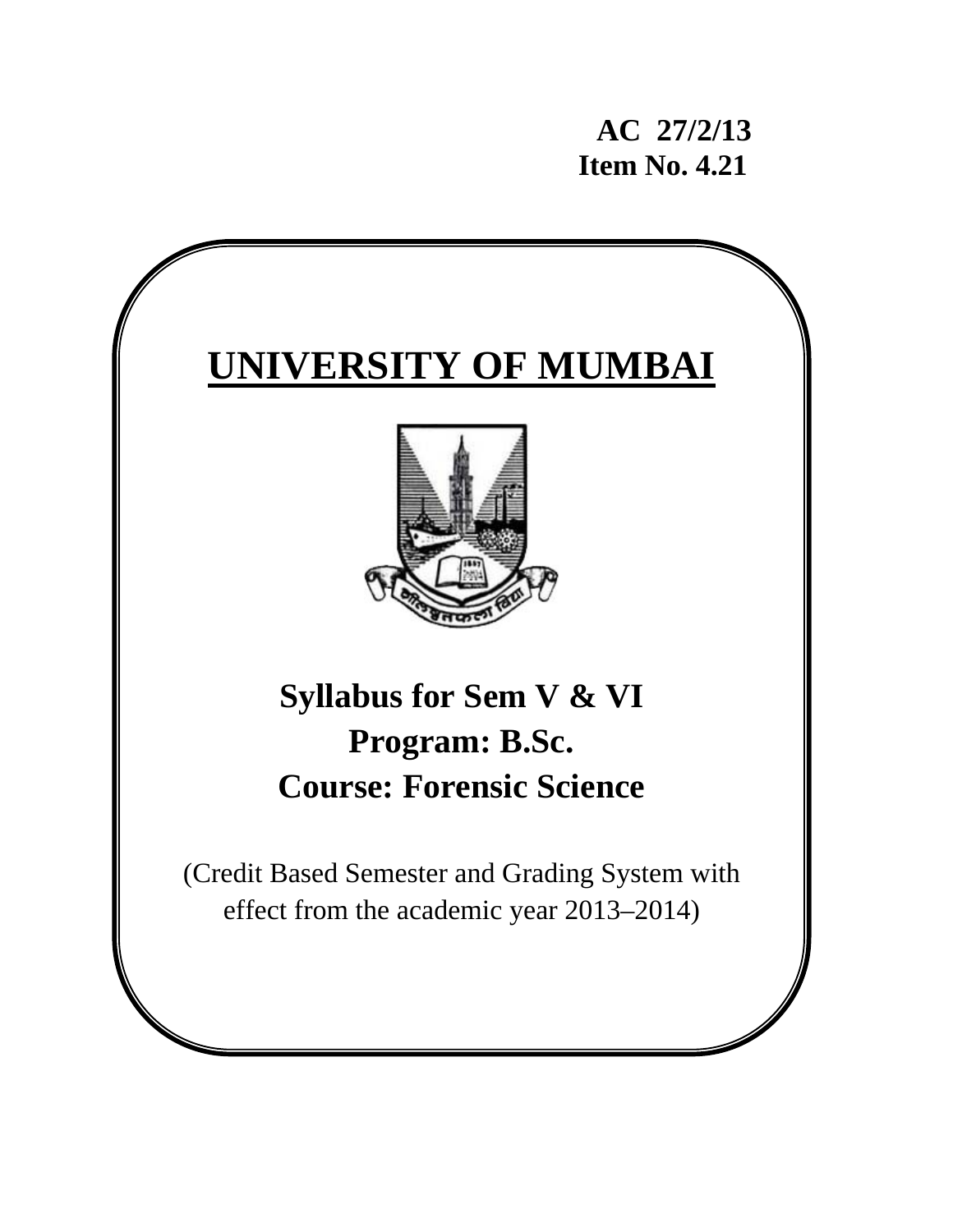|                    |                                                |                                            |                          |       |                       | <b>B. Sc. Forensic Science</b> |                    |       |                     |       |                   |  |
|--------------------|------------------------------------------------|--------------------------------------------|--------------------------|-------|-----------------------|--------------------------------|--------------------|-------|---------------------|-------|-------------------|--|
|                    | T.Y. Semester V                                | <b>Class Room Instruction Face to Face</b> |                          |       |                       |                                |                    |       |                     |       |                   |  |
|                    |                                                | <b>Per Week</b>                            |                          |       | 15 Week (Per<br>Sem.) |                                | Per Sem.<br>(Hrs.) |       | <b>Notinal Hrs.</b> |       | <b>Total Hrs.</b> |  |
| <b>Course Code</b> | <b>Title</b>                                   | L(50)<br>min)                              | P(50)<br>min)            | Lect. | Pra.                  | Lect.                          | Pra.               | Lect. | Pra.                | Lect. | Pra.              |  |
| <b>USFS 501</b>    | <b>Applied Forensic</b><br>Science             | 4                                          |                          | 60    |                       | 50                             |                    | 50    |                     | 100   |                   |  |
| <b>USFS 502</b>    | <b>Applied Forensic</b><br>Chemistry           | $\overline{\mathcal{L}}$                   |                          | 60    |                       | 50                             |                    | 50    |                     | 100   |                   |  |
| <b>USFS 503</b>    | <b>Applied Forensic</b><br>Physics             | $\overline{\mathcal{L}}$                   |                          | 60    |                       | 50                             |                    | 50    |                     | 100   |                   |  |
| <b>USFS 504</b>    | <b>Applied Forensic</b><br><b>Biology</b>      | 4                                          |                          | 60    |                       | 50                             |                    | 50    |                     | 100   |                   |  |
| <b>USFS 505</b>    | <b>Applied Forensic</b><br>Psychology          | $\overline{\mathcal{L}}$                   |                          | 60    |                       | 50                             |                    | 50    |                     | 100   |                   |  |
| <b>USFS 506</b>    | Applied Digital &<br><b>Cyber Forensics</b>    | 4                                          |                          | 60    |                       | 50                             |                    | 50    |                     | 100   |                   |  |
| <b>USFS 5P1</b>    | Forensic Science &                             |                                            | $\overline{4}$           |       | 60                    |                                | 50                 |       | 12                  |       | 124               |  |
|                    | Forensic Chemistry                             |                                            | 4                        |       | 60                    |                                | 50                 |       | 12                  |       |                   |  |
|                    | Forensic Physics &                             |                                            | $\overline{4}$           |       | 60                    |                                | 50                 |       | 25                  |       | 150               |  |
| <b>USFS 5P2</b>    | Forensic Biology                               |                                            | $\overline{\mathcal{L}}$ |       | 60                    |                                | 50                 |       | 25                  |       |                   |  |
|                    | <b>Applied Forensic</b>                        |                                            |                          |       | 60                    |                                | 50                 |       | 12                  |       |                   |  |
| <b>USFS 5P3</b>    | Psychology and<br>Digital & Cyber<br>Forensics |                                            | 4                        |       | 60                    |                                | 50                 |       | 12                  |       | 124               |  |
|                    | <b>Total</b>                                   | 24                                         | 20                       | 360   | 360                   | 300                            | 300                | 300   | 124                 | 600   | 398               |  |

# **T.Y.B. Sc. FORENSIC SCIENCE Semester V - Theory**

**USFS501 Applied of Forensic Science** 

| <b>Total Marks 100</b> |               |  |  |
|------------------------|---------------|--|--|
| Lecture Per Week       | <b>Credit</b> |  |  |
|                        |               |  |  |
|                        |               |  |  |
|                        |               |  |  |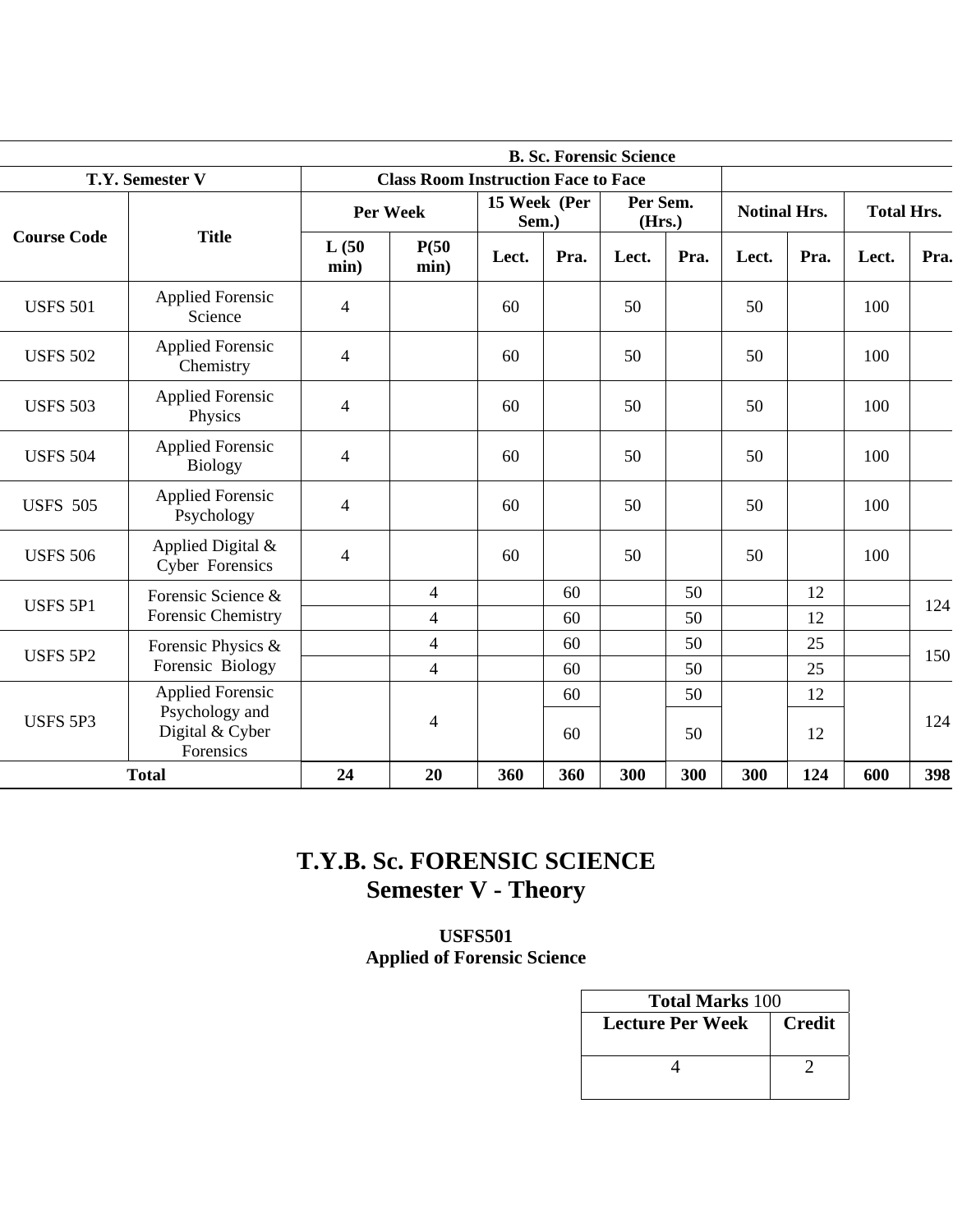| Units with Description                                                                                                                                                                                                                                                                                                                                                                                                                                                                                                                                                                                                                                                                                                                                                                                                                                                                                                                                                                                                                                                                                                                                                                                                                                                                                                                                                                                                                         | No. lectures |
|------------------------------------------------------------------------------------------------------------------------------------------------------------------------------------------------------------------------------------------------------------------------------------------------------------------------------------------------------------------------------------------------------------------------------------------------------------------------------------------------------------------------------------------------------------------------------------------------------------------------------------------------------------------------------------------------------------------------------------------------------------------------------------------------------------------------------------------------------------------------------------------------------------------------------------------------------------------------------------------------------------------------------------------------------------------------------------------------------------------------------------------------------------------------------------------------------------------------------------------------------------------------------------------------------------------------------------------------------------------------------------------------------------------------------------------------|--------------|
|                                                                                                                                                                                                                                                                                                                                                                                                                                                                                                                                                                                                                                                                                                                                                                                                                                                                                                                                                                                                                                                                                                                                                                                                                                                                                                                                                                                                                                                |              |
| <b>Unit I: Forensic Medicine</b>                                                                                                                                                                                                                                                                                                                                                                                                                                                                                                                                                                                                                                                                                                                                                                                                                                                                                                                                                                                                                                                                                                                                                                                                                                                                                                                                                                                                               | 15           |
| Medico legal aspects of death: - Diagnosis of death-<br>٠<br>somatic & molecular, early and intermediate changes<br>following death, late changes after death-putrefaction,<br>autolysis, bacterial action, factors affecting these<br>changes.<br>Determination of time since death, including by<br>histopathological methods. Medico legal investigation<br>of sexual offences, including examination of victims<br>and suspects. Medico legal aspects of death:- causes of<br>death such as asphyxia, electrocution, thermal trauma,<br>heat burns, starvation, natural death, sudden death, death<br>by accident.<br>Medico legal aspects of wounds: - medical and legal<br>definition of wounds, types of mechanical and regional<br>injuries, aging of wounds, difference between suicidal,<br>homicidal and accidental wounds.<br><b>Unit II: Questioned Documents I</b><br>Functions of a Forensic Document Examiner: -<br>$\bullet$<br>Required training and education.<br>Identification of writer of anonymous writings.<br>Application of Forensic Stylistics/Linguistics in the<br>identification of writer.<br>Determination of age of documents by examining<br>various factors.<br>Identification and comparison of typescripts: -<br>$\bullet$<br>Identification of typist, alterations in typed text. Various<br>types of typewriting devices: - examination of<br>typewriters with proportional letter spacing, electronic | 15           |
| typewriters.<br>Examination of alterations, erasures, overwriting,<br>additions and obliterations.                                                                                                                                                                                                                                                                                                                                                                                                                                                                                                                                                                                                                                                                                                                                                                                                                                                                                                                                                                                                                                                                                                                                                                                                                                                                                                                                             |              |
| <b>Unit III Questioned Documents II</b>                                                                                                                                                                                                                                                                                                                                                                                                                                                                                                                                                                                                                                                                                                                                                                                                                                                                                                                                                                                                                                                                                                                                                                                                                                                                                                                                                                                                        | 15           |
| Paper & watermark examination: - Paper size and<br>$\bullet$<br>thickness, paper opacity, color and brightness,<br>understanding watermarks.                                                                                                                                                                                                                                                                                                                                                                                                                                                                                                                                                                                                                                                                                                                                                                                                                                                                                                                                                                                                                                                                                                                                                                                                                                                                                                   |              |
| Decipherment of secret writings, indentations & charred<br>documents.<br>Physical comparison of documents, examination of seal                                                                                                                                                                                                                                                                                                                                                                                                                                                                                                                                                                                                                                                                                                                                                                                                                                                                                                                                                                                                                                                                                                                                                                                                                                                                                                                 |              |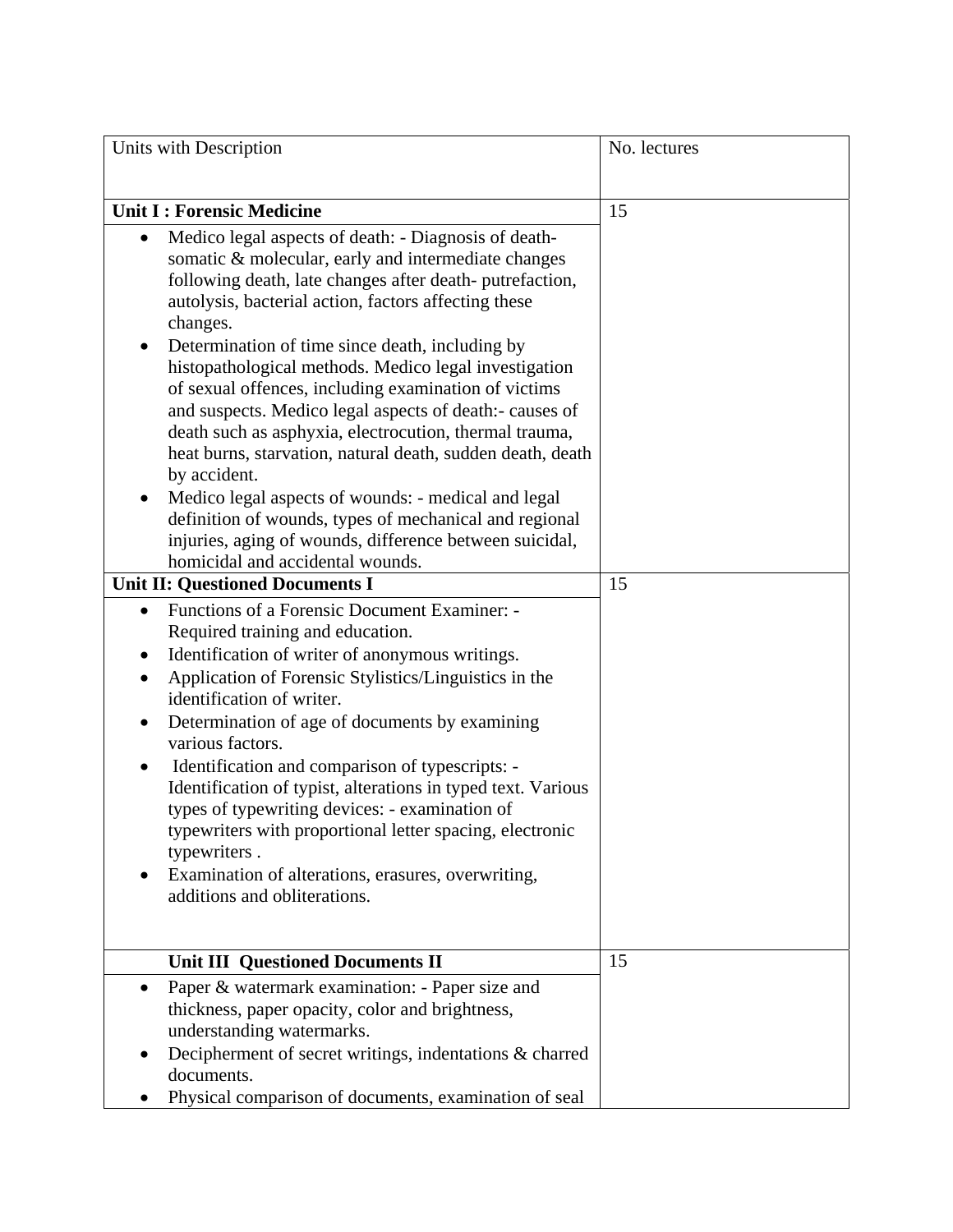| rubber & other mechanical impressions.<br>Examination of counterfeit currency notes.<br>Various types of printer indentification.                                                                                                                                                                                                                                                                                                                                                                                                                                                                                                                                                                         |    |
|-----------------------------------------------------------------------------------------------------------------------------------------------------------------------------------------------------------------------------------------------------------------------------------------------------------------------------------------------------------------------------------------------------------------------------------------------------------------------------------------------------------------------------------------------------------------------------------------------------------------------------------------------------------------------------------------------------------|----|
| Unit IV: Procedural Criminal Law & Policing System                                                                                                                                                                                                                                                                                                                                                                                                                                                                                                                                                                                                                                                        | 15 |
| Scientific Report writing: - Components of reports and<br>$\bullet$<br>report format relating to Crime Scene and Laboratory<br>findings.<br>Stages in criminal proceedings: - FIR, Investigation,<br>prosecution and trial stage.<br>Remand and bail processes.<br>Crimes under Special and Local laws: - Crimes under<br>Dowry Prohibition Act, Crimes under Immoral Traffic<br>Act, Specific offences under the Indian Penal Code.<br>(Homicide, sexual offences, offences against property).<br>Classification of offences: Cognizable and Non<br>cognizable offence, bailable and non bailable offences,<br>compoundable and non-compoundable offences.<br>Role of media, Role & Functions of Police. |    |

# **Applied Forensic Chemistry**

| <b>Total Marks 100</b>  |               |  |  |
|-------------------------|---------------|--|--|
| <b>Lecture Per Week</b> | <b>Credit</b> |  |  |
|                         |               |  |  |
|                         |               |  |  |
|                         |               |  |  |

**Units with Description Total Lectures**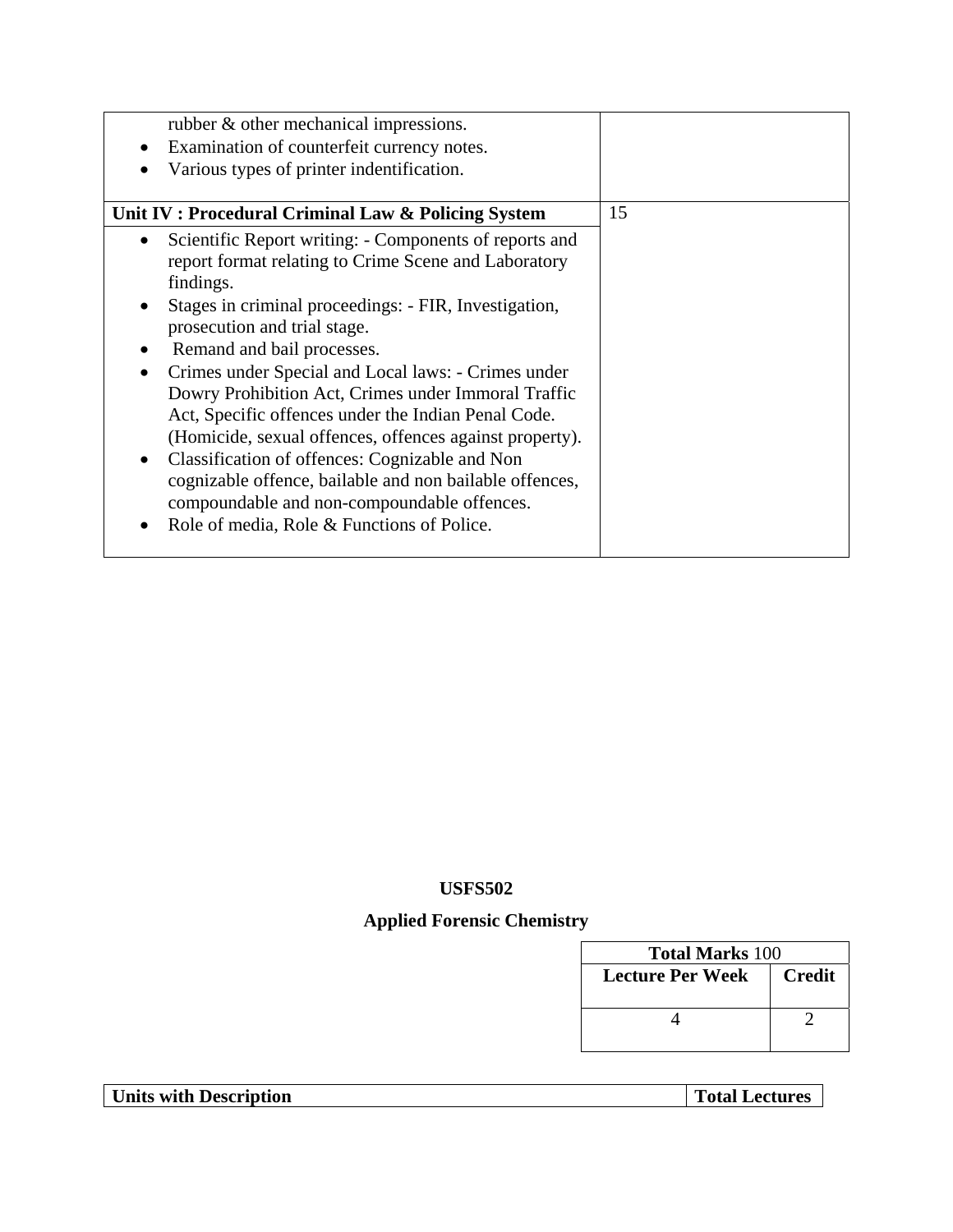| Semester-V                                                                                                                                   |    |  |
|----------------------------------------------------------------------------------------------------------------------------------------------|----|--|
| <b>Unit -I: Separation And Detection Techniques</b>                                                                                          |    |  |
| Introduction to chromatographic techniques: Paper chromatography,<br>$\bullet$<br>Thin Layer Chromatography, Column Chromatography.          |    |  |
| Gas chromatography: Theoretical Principles, Instrumentations And<br>Technique, Columns, Stationary Phases, Detectors, Forensic Applications. |    |  |
| HPLC: Review Of Theory, Instrumentation, Technique, Column,<br>$\bullet$<br>Detectors, LC-MS, Forensic Applications.                         | 15 |  |
| Atomic Absorption Spectroscopy: Introduction, Basic principles,<br>$\bullet$<br>Instrumentation and Techniques, Forensic applications.       |    |  |
| Flame spectrometry: Principle, Instrumentation And Working, Forensic<br>$\bullet$<br>Applications.                                           |    |  |
| <b>Inductive</b><br>Coupled<br>Plasma<br>Spectroscopy:<br>Principles<br>And<br>$\bullet$<br>Instrumentation, Forensic Applications.          |    |  |
| Thermal methods: TGA, DTA, DSC.<br>$\bullet$                                                                                                 |    |  |
| <b>Unit-II: Forensic Toxicology</b>                                                                                                          |    |  |
| Introduction And Concept Of Forensic Toxicological Examination And Its<br>$\bullet$                                                          |    |  |
| Significance                                                                                                                                 |    |  |
| Poisons: Classification Of Poisons, Types Of Poisoning, Collection And<br>$\bullet$                                                          |    |  |
| Preservation Of Toxicological Exhibits In Fatal And Survival Cases, Signs                                                                    | 15 |  |
| And Symptoms Of Poisoning, Mode Of Action And Its Effect On Vital<br>Functions, Medico-Legal And Postmortem Examination Report/Finding       |    |  |
| Studies, Specific Analysis Plan/ Approach To Toxicological Examination                                                                       |    |  |
| Of Poisoning Samples, Excretion Of Poisons, Detection Of Poisons On                                                                          |    |  |
| The Basis Of Their Metabolic Studies, Interpretation Of Analytical Data                                                                      |    |  |
| And Forming Of Opinion.                                                                                                                      |    |  |
|                                                                                                                                              |    |  |
| <b>Unit-III: Miscellaneous</b>                                                                                                               |    |  |
| <b>Polymers:</b> Introduction-General Idea Of Structures, Types, Tacticity,                                                                  |    |  |
| Polymerization Processes With Examples, Radical And Ionic Mechanism                                                                          |    |  |
| Of Polymerization, Structure, Preparation And Applications Of                                                                                |    |  |
| (Types And Ziegler-Natta Process),<br>Polyethylene<br>Teflon,<br>PVC.                                                                        |    |  |
| Polystyrene, General Idea Of Plasticizers, Stabilizers, Fillers, Epoxy<br>Resins, Feviseal.                                                  |    |  |
| <b>Plastics:</b> Classification Of Plastics, Application Of Plastics.                                                                        | 15 |  |
| <b>Rubber:</b> Types Of Rubber, Vulcanisation Of Rubber, Synthetic Rubbers,                                                                  |    |  |
| Fibres (Synthetic Fibres): Classification, Properties, Polyamides-Nylon,<br>$\bullet$                                                        |    |  |
| Polyesters: Terylene Or Dacron.                                                                                                              |    |  |
| Fibre Reinforced Plastics: Types, Properties, Applications.                                                                                  |    |  |
| <b>Glass Fibre Reinforced Plastics: Properties, Applications.</b>                                                                            |    |  |
|                                                                                                                                              |    |  |
| <b>Unit-IV: Legal Aspects In Forensic Chemistry</b>                                                                                          |    |  |
| The Poisons Act, 1919, And Section 284 Of IPC, 1860 (Negligent Conduct)<br>٠                                                                 | 15 |  |
| With Respect To Poisonous Substance).                                                                                                        |    |  |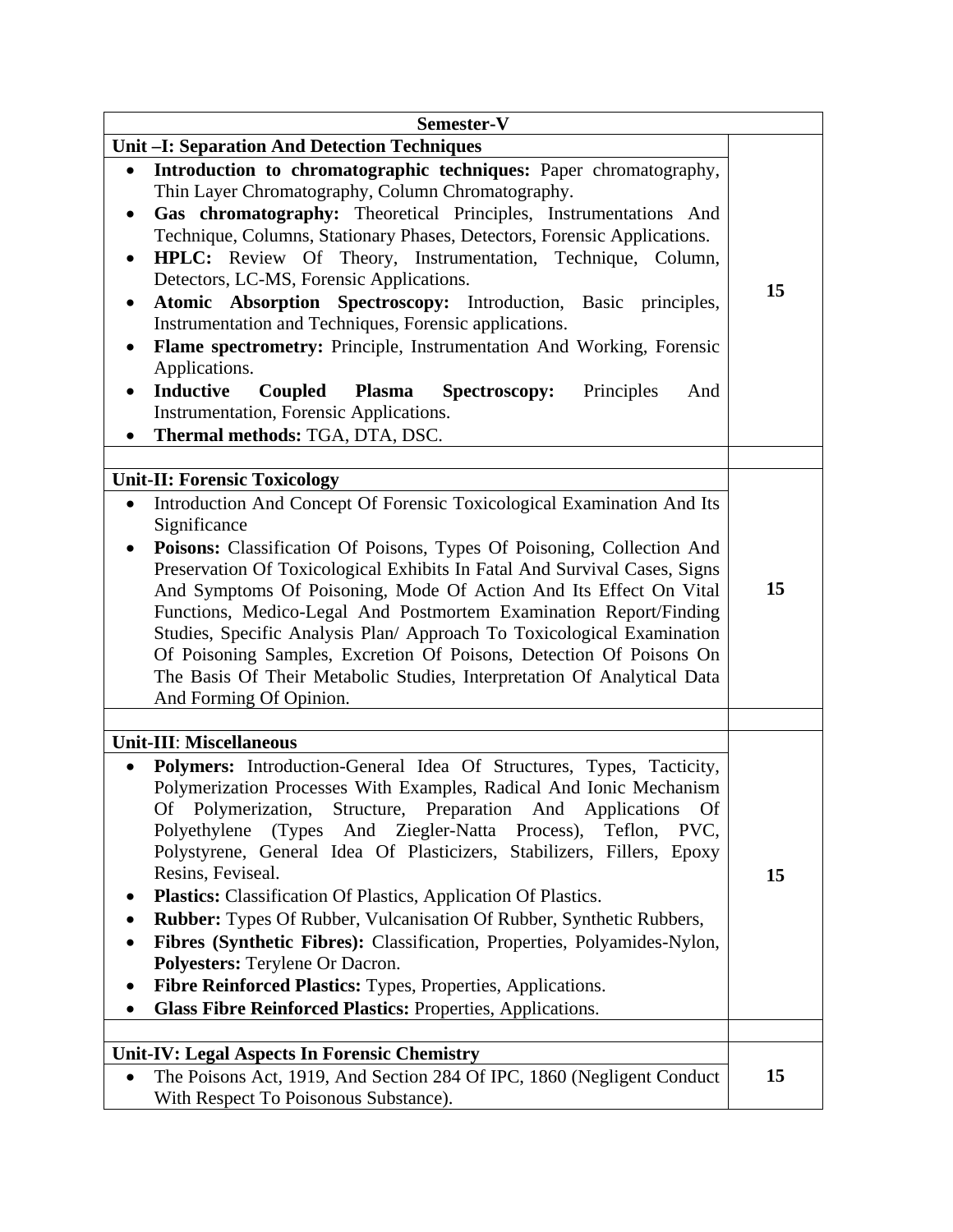- Explosives Act 1984, (Definition, Powers Of Central Govt. And Licensing Authority, Offences And Penalties) And Section 286 Of IPC, 1860, (Negligent Conduct With Respect To Explosive Substance) • Explosive Substances Act 1908, (Definition, Offences And Penalties).
- The Industries (Development And Regulation) Act, 1951

### **Applied Forensic Physics**

| <b>Total Marks 100</b> |               |  |
|------------------------|---------------|--|
| Lecture Per Week       | <b>Credit</b> |  |
|                        |               |  |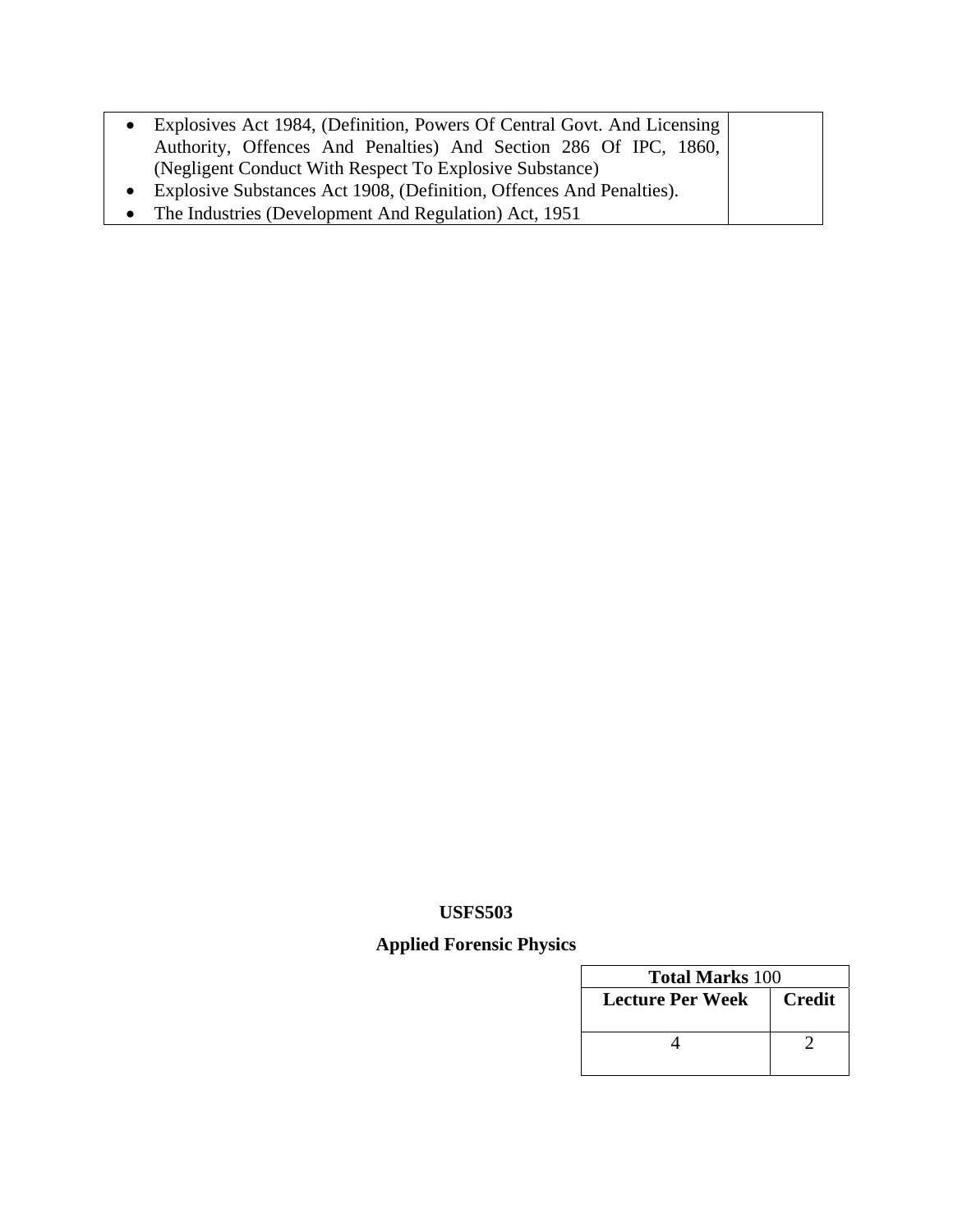| <b>Units with Description</b>                                                 | <b>Total Lectures</b> |
|-------------------------------------------------------------------------------|-----------------------|
| Unit - I: Experimental Techniques                                             |                       |
| Magnetic Measurement: magnetic susceptibility, Electric Measurements:         | 15 lectures           |
| Hall voltage, Resistivity measurement & FET characteristics, Radiation        |                       |
| Detection: Geiger Muller counter, Piezoelectricity and piezoelectric          |                       |
| measurements Optical Fibre Communication system.                              |                       |
| <b>Unit-II: Forensic Photography</b>                                          |                       |
| Forensic Photography: Introduction, 35 mm film / Digital SLR camera,          |                       |
| Digital photo imaging, ISO number, Exposure Index, Photo imaging              |                       |
| evidence; angle, scale, depth of field, light, ambient light, color           |                       |
| temperature, flash/strobe. Crime scene investigation report writing.          |                       |
|                                                                               |                       |
| Unit-III: Forensic Microscopy                                                 | 15 lectures           |
| Basics of microscope, parts functions and properties of: Compound             |                       |
| microscope, Comparison microscope, Stereomicroscope, Polarizing               |                       |
| microscope, polarization and applications, Micro spectrophotometer,           |                       |
| Scanning Electron Microscope (SEM), Transmission Electron Microscope          |                       |
| (TEM).                                                                        |                       |
|                                                                               |                       |
| Unit – IV: Forensic Applications in Trace Analysis                            | 15 lectures           |
|                                                                               |                       |
| Review of physical properties of materials: temperature, weight and mass,     |                       |
| density, refractive index; methods of comparing refractive indices,           |                       |
| Composition of glass, Comparison of glass fragments, Measuring and            |                       |
| comparing density and refractive index of glass, classification of glass      |                       |
| samples, Glass fractures, Collection and preservation of glass evidence.      |                       |
| Forensic analysis and examination of soil, the significance of soil evidence, |                       |
| Variations in soil, Collection and preservation of soil evidence. Fibre:      |                       |
| Types, Identification and comparison of manufactured fibres (Microscopic      |                       |
| examination, Dye composition, Chemical composition,                           |                       |

# **Applied Forensic Biology**

| <b>Total Marks 100</b> |               |  |  |
|------------------------|---------------|--|--|
| Lecture Per Week       | <b>Credit</b> |  |  |
|                        |               |  |  |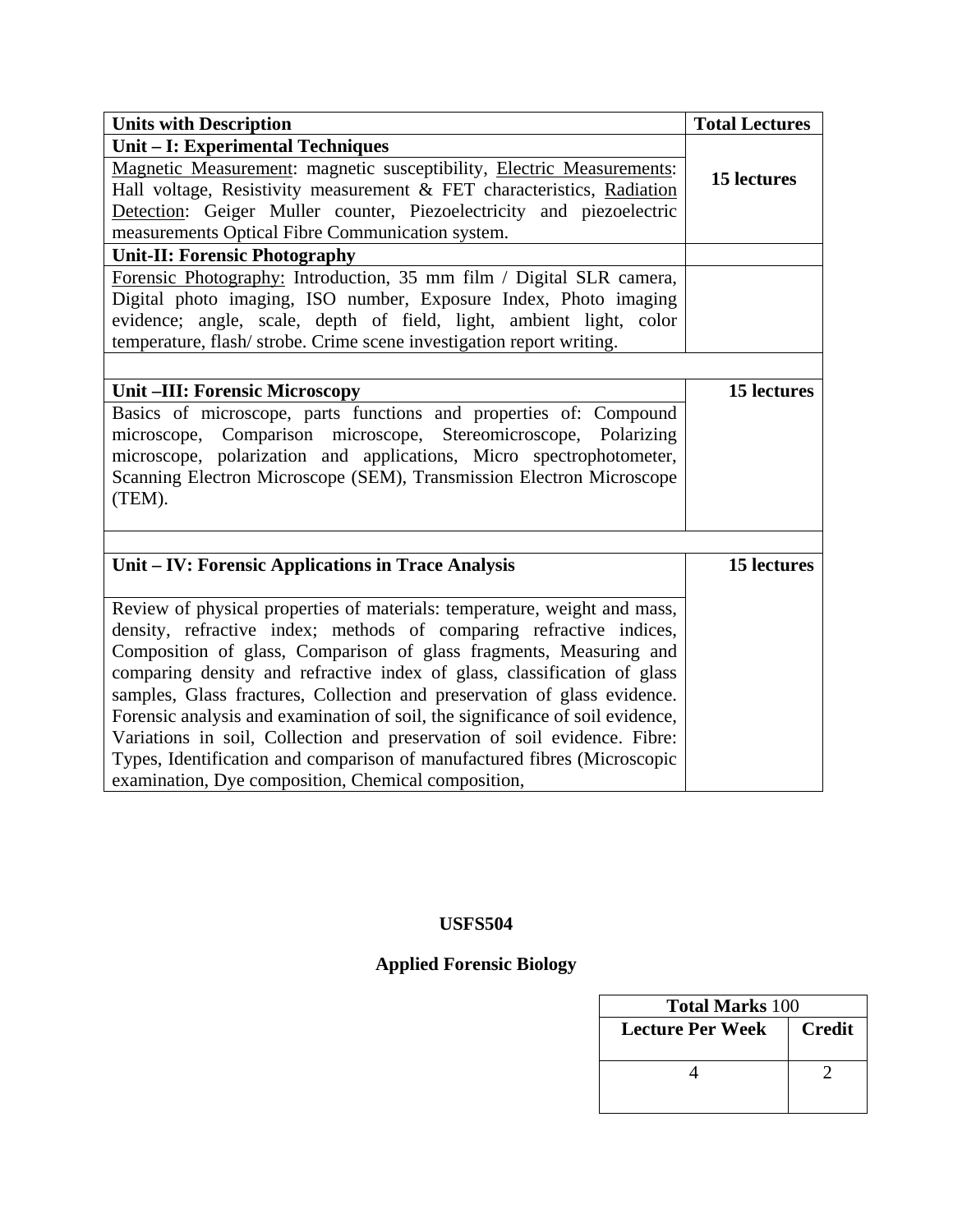| <b>UNIT I: FORENSIC SEROLOGY</b><br>Determination of human and animal origin from bones, hairs, nails, skin,<br>$\bullet$<br>body tissue, and fluids strains viz. blood, menstrual blood, semen, saliva,<br>sweat, pus, vomit, etc., through immune diffusion and immune -<br>electrophoresis.<br>Serogenetic markers: - Blood groups – biochemistry and genetics of<br>٠<br>ABO, Rh, Mn systems, blood specific ABH substances, determination of<br>secretor / non secretor Lewis antigen, Bombay Blood group,<br>Polymorphic enzymes typing – PGM, GLO, ESD, EAP, AK, ADA, etc.,<br>٠<br>and their forensic significance, HLA typing, role Serogenetic markers in<br>individualization, paternity disputes etc.<br>UNIT II: WILD LIFE FORENSIC<br>Introduction and importance of wild life, Protected and endangered<br>$\bullet$<br>species of Animals and Plants.<br>Identification of wild life materials such as skin, fur, bones, nails, horn,<br>teeth, flowers and plants by conventional and modern methods.<br>Identification of Pug marks of various animals census of wild life<br>population.<br>Birds' flight and means of locomotion, Strikes and collisions, Quarantine<br>٠ | lectures<br>15 lectures |
|-----------------------------------------------------------------------------------------------------------------------------------------------------------------------------------------------------------------------------------------------------------------------------------------------------------------------------------------------------------------------------------------------------------------------------------------------------------------------------------------------------------------------------------------------------------------------------------------------------------------------------------------------------------------------------------------------------------------------------------------------------------------------------------------------------------------------------------------------------------------------------------------------------------------------------------------------------------------------------------------------------------------------------------------------------------------------------------------------------------------------------------------------------------------------------------------------|-------------------------|
|                                                                                                                                                                                                                                                                                                                                                                                                                                                                                                                                                                                                                                                                                                                                                                                                                                                                                                                                                                                                                                                                                                                                                                                               |                         |
|                                                                                                                                                                                                                                                                                                                                                                                                                                                                                                                                                                                                                                                                                                                                                                                                                                                                                                                                                                                                                                                                                                                                                                                               |                         |
| issues, Crime Scenes, Confiscated Bird Goods, Anthropological Arte<br>facts.<br>Applications of Forensic Ornithology, Feather structure and topography.<br>UNIT III: FORENSIC ORNITHOLOGY                                                                                                                                                                                                                                                                                                                                                                                                                                                                                                                                                                                                                                                                                                                                                                                                                                                                                                                                                                                                     | 15 lectures             |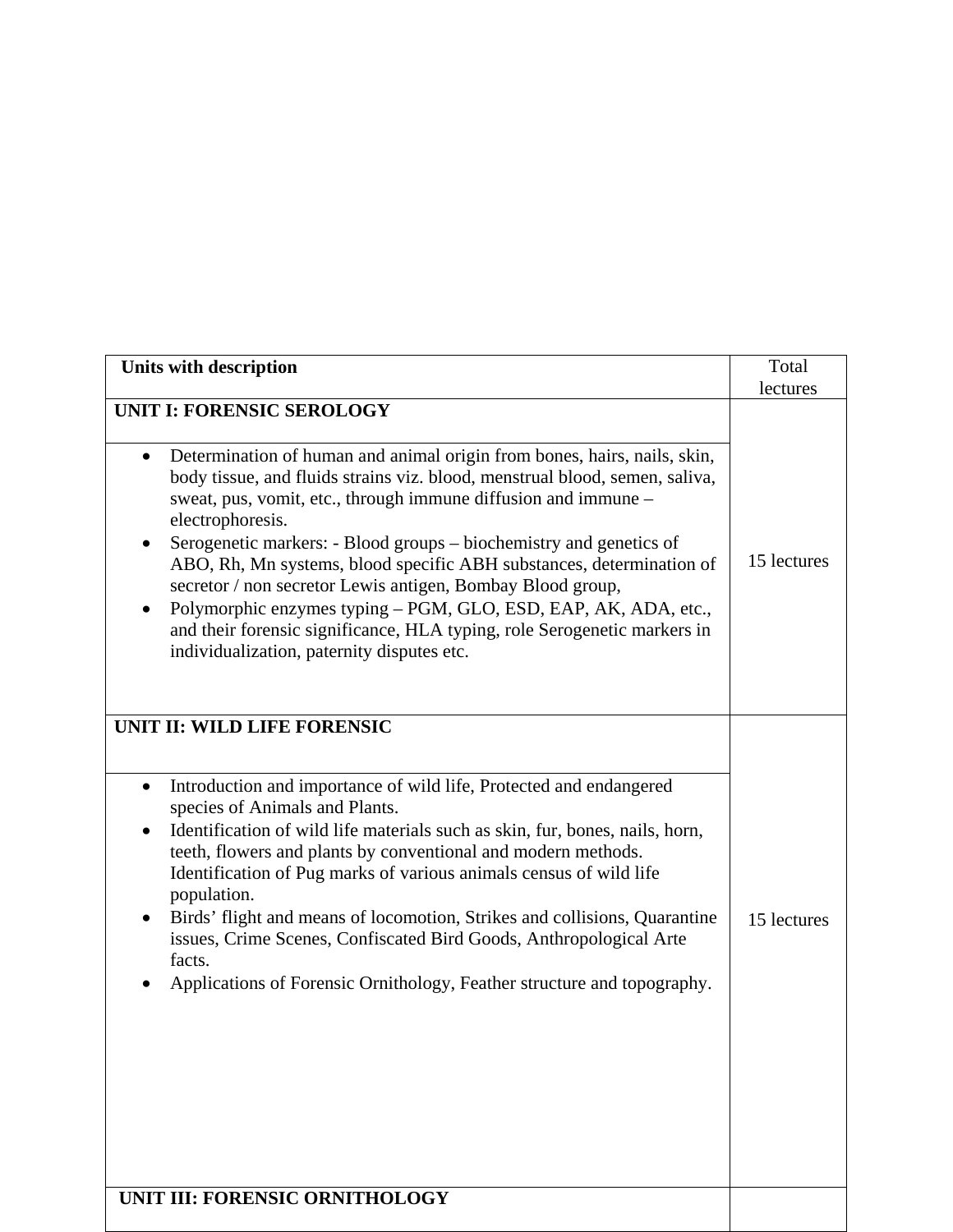| Birds' flight and means of locomotion, Strikes and collisions, Quarantine<br>issues, Crime Scenes, Confiscated Bird Goods, Anthropological Arte<br>facts.<br>Applications of Forensic Ornithology, Feather structure and topography.                                                                                                                                                                                                                                                                                                                                                                                                                                                                        | 15 lectures |
|-------------------------------------------------------------------------------------------------------------------------------------------------------------------------------------------------------------------------------------------------------------------------------------------------------------------------------------------------------------------------------------------------------------------------------------------------------------------------------------------------------------------------------------------------------------------------------------------------------------------------------------------------------------------------------------------------------------|-------------|
| UNIT IV: FORENSIC MICROBIOLOGY AND PALYNOLOGY<br>Development of forensic microbiology, Types and identification of<br>microbial organisms/fungi of forensic significance, Techniques in<br>forensic microbiology.<br>Understanding Bioterrorism: - Types of biological agents – Category A,<br>$\bullet$<br>B, C. Planning and response to bioterrorism – Preparedness,<br>Biosurveillance, Biodefence.<br>Epidemiology of Bioterrorism, Punishments for Bioterrorism act under<br>Prevention of Terrorism Act, 2002. Study of spore, powdered minerals<br>and pollens of forensic importance, Use of pollen grains $\&$ spores in<br>criminal or civil investigation, Applications of Forensic Palynology. | 15 lectures |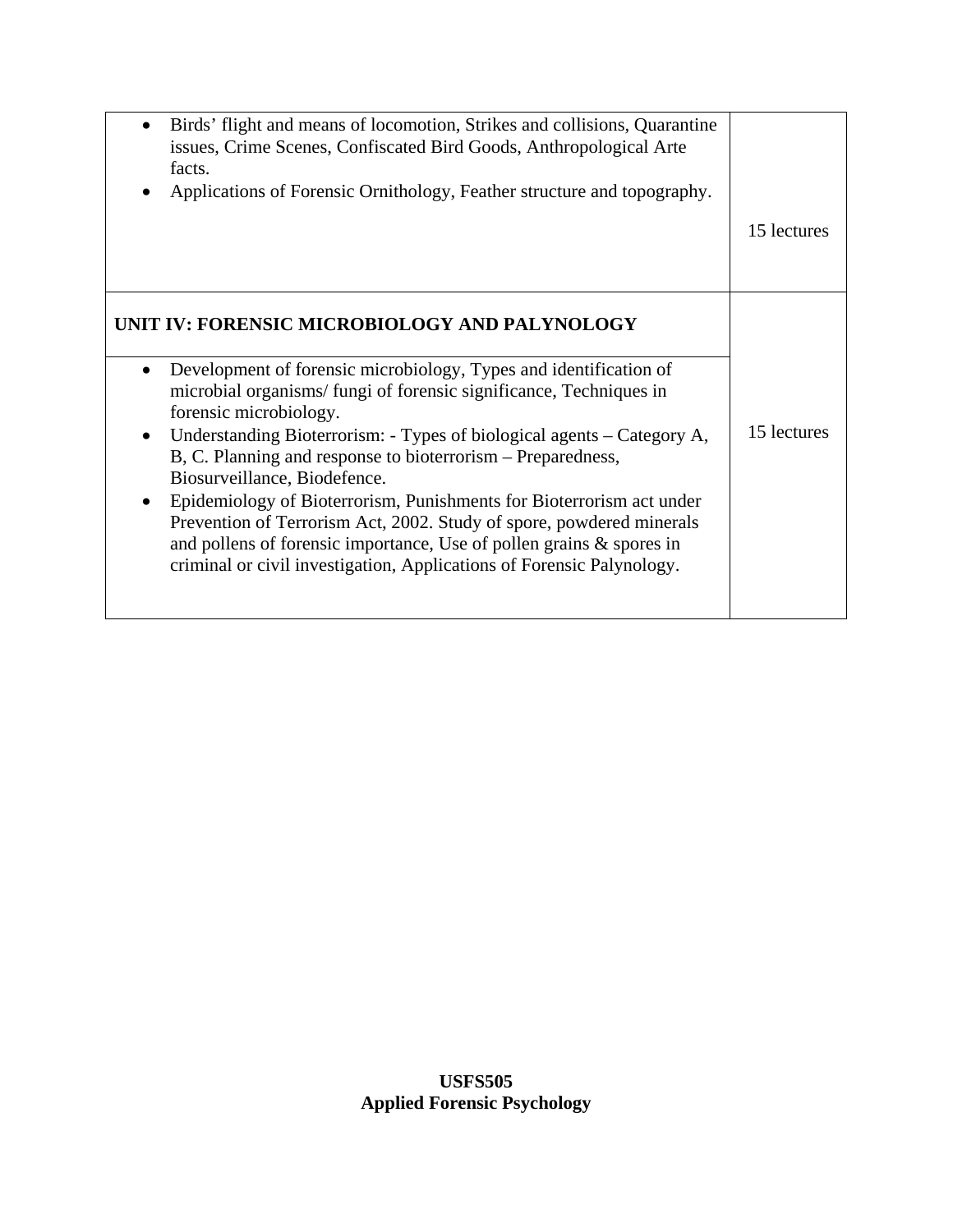|                                                                 | Marks 100             |                |
|-----------------------------------------------------------------|-----------------------|----------------|
|                                                                 | Lectures per          | Credits        |
|                                                                 | week                  |                |
|                                                                 | $\overline{A}$        | $\overline{2}$ |
| Units with description                                          | <b>Total Lectures</b> |                |
| <b>UNIT I: Essentials of Forensic Psychology</b>                |                       |                |
|                                                                 |                       |                |
| Development of forensic psychology<br>$\bullet$                 |                       |                |
| Ethical standards of forensic psychology                        | 15 Lectures           |                |
| Scientific methods used in forensic psychology                  |                       |                |
| UNIT II: Causes of criminal behavior and Psychological theories |                       |                |
| Psychological Factor & delinquency                              |                       |                |
| ADHD & conduct disorder                                         | 15 Lectures           |                |
| Psychopathy & antisocial personality disorder                   |                       |                |
| Sexual disorder                                                 |                       |                |
| Substance abuse                                                 |                       |                |
| Treatment                                                       |                       |                |
| <b>UNIT III: Investigative psychology</b>                       |                       |                |
|                                                                 |                       |                |
| Psychological autopsy<br>$\bullet$                              |                       |                |
| Forensic hypnosis (Narco analysis)                              | 15 Lectures           |                |
| Polygraph                                                       |                       |                |
| The Psychology of violence                                      |                       |                |
| <b>UNIT IV: Theory and technique</b>                            |                       |                |
|                                                                 |                       |                |
| Importance of study of forensic psychology.<br>$\bullet$        |                       |                |
| <b>REBT</b>                                                     | 15 Lectures           |                |
| Criminal psychological profiling-Nature, definition             |                       |                |
|                                                                 |                       |                |
|                                                                 |                       |                |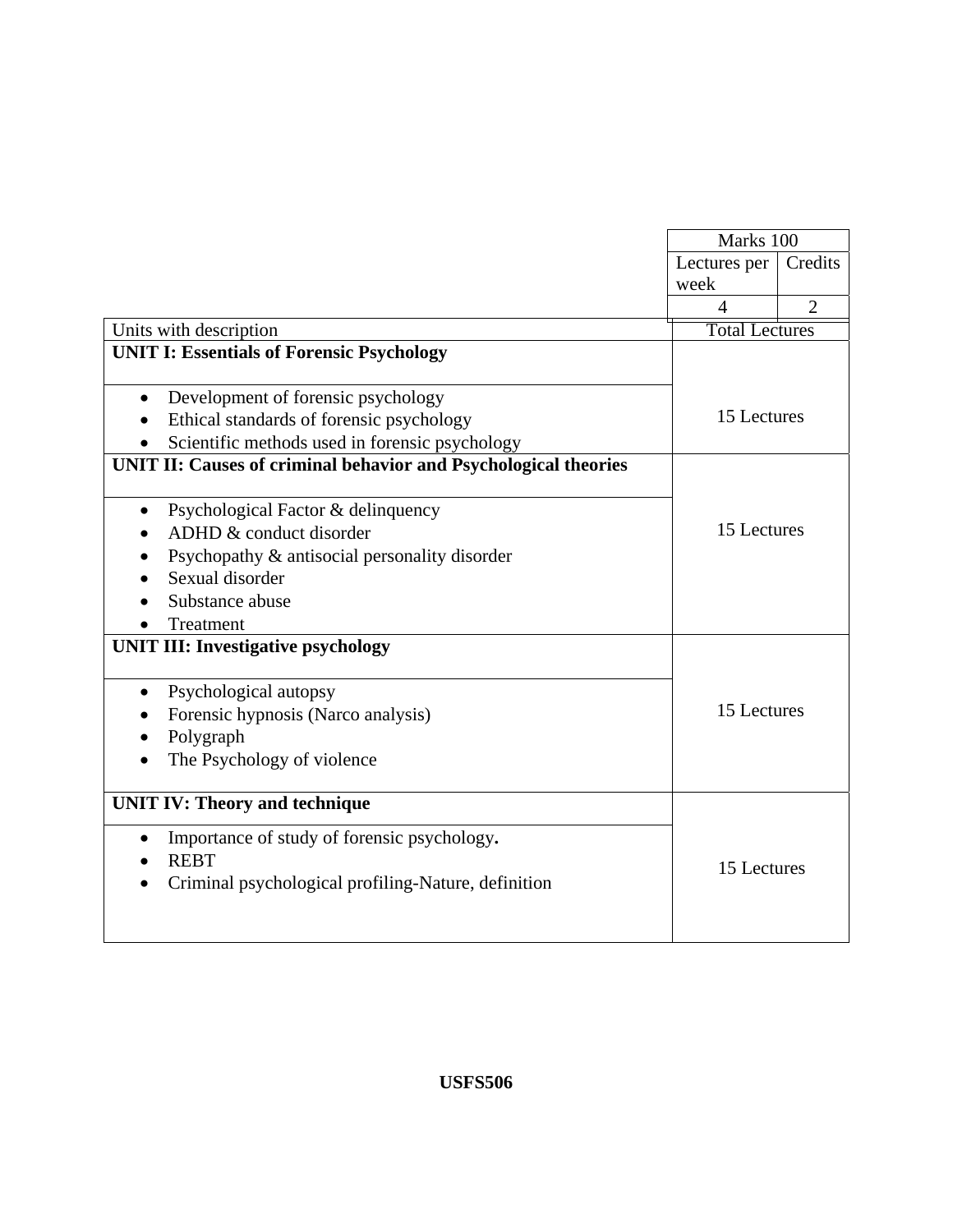|                                                              | Lecture Per Week      | Credits |
|--------------------------------------------------------------|-----------------------|---------|
| <b>Units with Description</b>                                | <b>Total lectures</b> | 2       |
| <b>UNIT I: Data and Evidence Recovery</b>                    |                       |         |
|                                                              |                       |         |
| Computer and cyber forensic basics, Cell Phone / Mobile      |                       |         |
| Forensics, Data and Evidence Recovery-Formatted Partition    |                       |         |
| Recovery, Data Backup and recovery, Backup Obstacles, Role   |                       |         |
| of Backup in Data recovery, Data Recovery Procedures and     |                       |         |
| Ethics,                                                      |                       |         |
| Evidence Collection and Data Seizure: Need of Evidence,      | 15 Lectures           |         |
| Collection Options, Obstacles, Type of Evidence, Rules of    |                       |         |
| Evidence, General Procedure for collecting and analysing     |                       |         |
| evidence,                                                    |                       |         |
| Preserve and safely handle original media, Chain of Custody. |                       |         |
|                                                              |                       |         |
| <b>UNIT II: Cyber Forensics Investigation</b>                |                       |         |
| Digital Investigations and Evidence: Digital crime scene     |                       |         |
| investigation process, General Guidelines for Investigation, |                       |         |
| Data Analysis, Essential and Non Essential Data, Hard Disk   |                       |         |
| Technology (Hard disk Geometry and Internals), Hard disk     |                       |         |
| data Acquisition: General Acquisition Procedure, Data        |                       |         |
| Acquisition layers.                                          |                       |         |
| Dead versus Live Acquisition, Hardware Write Blockers,       |                       |         |
| software Write Blockers                                      | 15 Lectures           |         |
| Digital Media Forensics.                                     |                       |         |
| <b>UNIT III: E-Mail Investigation</b>                        |                       |         |
| Network based Acquisition Investigation Tools                |                       |         |
| E-Mail Investigation, E-Mail Tracking, IP Tracking, E-Mail   |                       |         |
| Recovery, Encryption and Decryption methods, Search and      |                       |         |
| Seizure of Computers, Recovering deleted evidences from      |                       |         |
| email,                                                       |                       |         |

# **Applied Digital and Cyber Forensics**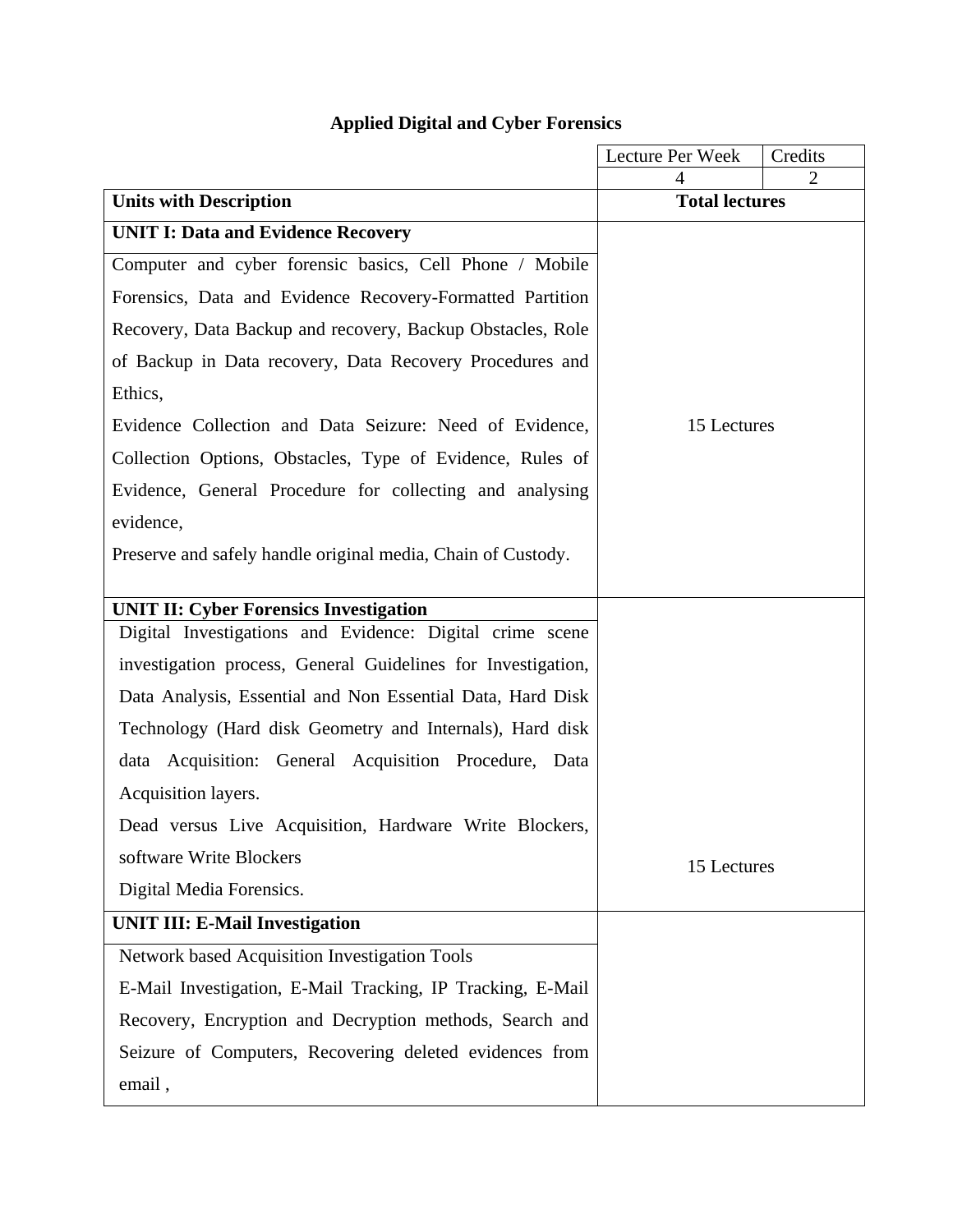| Technical issues - Security Technologies: Certification and      |             |
|------------------------------------------------------------------|-------------|
| Distribution, Cryptographic Applications,<br>Digital<br>key      | 15 Lectures |
| Signature Protocols for Transactions, SSL-Secure Socket          |             |
| Layer, SET-Secure Electronic Transaction. Security Issues-       |             |
| Types of Attacks(Active and Passive) Stealing Passwords,         |             |
| Social Engineering, Bugs and Backdoors, Illegal accessing,       |             |
| Authentication Failures, Protocol Failures, Information          |             |
| Leakage, Viruses and Worms, Denial-of-Service, etc               |             |
| <b>UNIT IV: Security Issues</b>                                  |             |
| Firewalls, Packet Filters, Application-Level Filtering, Circuit- |             |
|                                                                  |             |
| Gateways, Dynamic Packet Filters, Distributed<br>Level           |             |
| Firewalls; Digging for Worms, Packet Filtering, Implementing     |             |
| policies (Default allow, Default Deny) on proxy, etc.,           |             |
| Introduction to Cyber Security, Implementing Hardware Based      |             |
| Security, Software Based Firewalls, Security Standards,          |             |
| Threats, crimes, etc.;                                           |             |
| Why require a security? Picking a Security Policy, Strategies    | 15 Lectures |
| for a Secure Network,                                            |             |
| The Ethics of Computer Security, Security Threats, and levels,   |             |
| Security Plan (RFC 2196)                                         |             |
|                                                                  |             |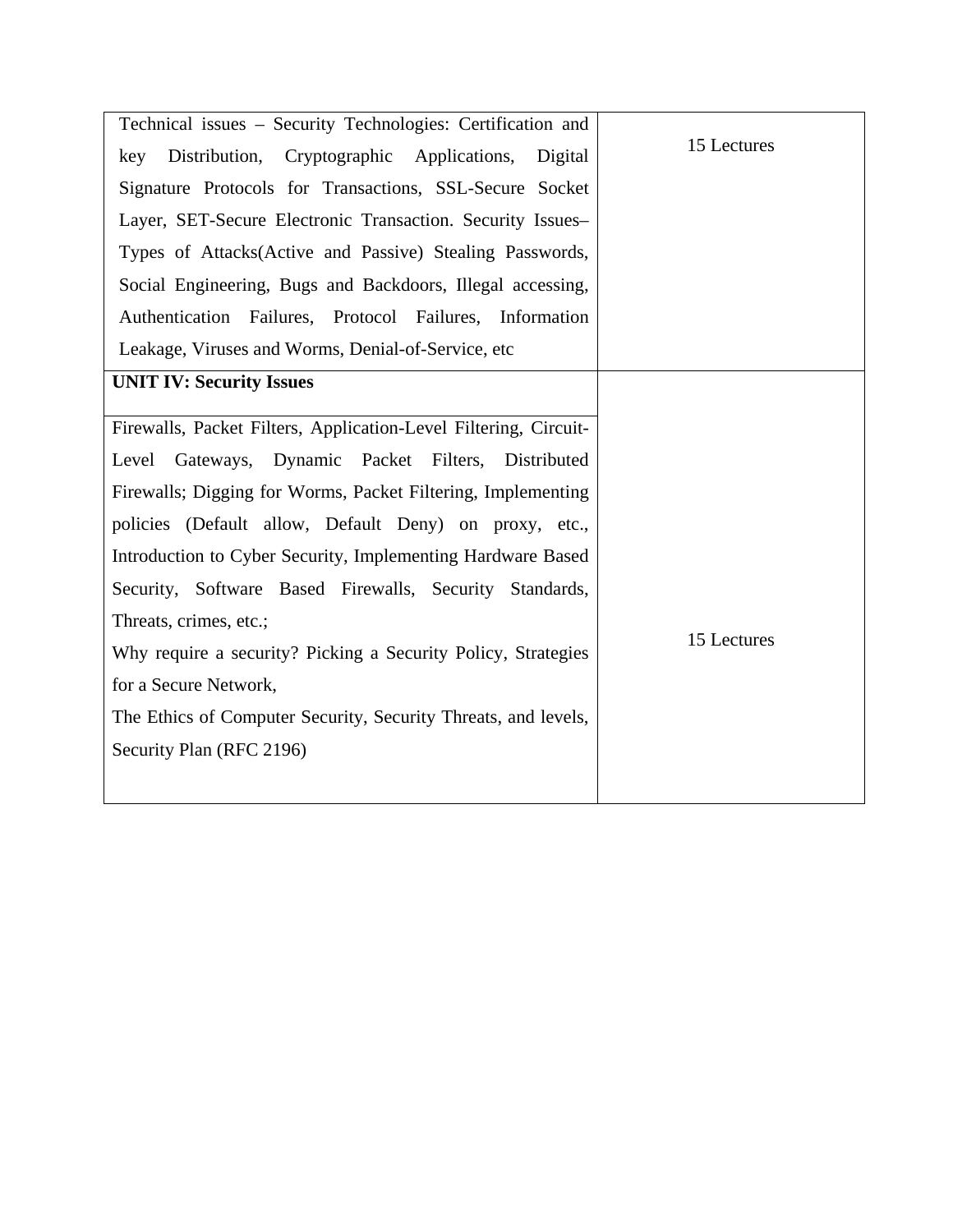### **Practical**

#### **Semester-V**

### **USFS5P1: Applied Forensic Science and Applied Forensic Chemistry**

### **Total Marks: 100**

| <b>Lecture Per Week</b> | <b>Credit</b> |
|-------------------------|---------------|
|                         |               |

### **Part A: Applied Forensic Science**

|                                                                                                      | No. of Practical |
|------------------------------------------------------------------------------------------------------|------------------|
| <b>PRACTICAL</b>                                                                                     |                  |
| 1. Identification of Handwriting characteristics (General and                                        |                  |
| Individual characteristics.)                                                                         |                  |
| 2. Detection of various type of forgery.                                                             |                  |
| 3. Identification of Indented writing.                                                               |                  |
| Identification of Invisible writings.<br>4.                                                          |                  |
| 5. Identification and examination of typescripts.                                                    |                  |
| 6. Examination of build up documents.                                                                |                  |
| 7. Physical comparison of documents, examination of seal rubber $\&$<br>other mechanical impressions |                  |

### **Part B: Applied Forensic Chemistry**

|   | <b>PRACTICAL</b>                                                                                         | No. of Practical |
|---|----------------------------------------------------------------------------------------------------------|------------------|
|   | Separation of Sampling Material by TLC (drugs, poison etc.)                                              | ി                |
| 2 | Identification of food adulteration.-vegetable oil, Cold drinks etc.                                     |                  |
| 3 | Quantitative or qualitative study of drug opiates.                                                       | 2                |
| 4 | Examination of fire arson cases by GC, TLC                                                               | 2                |
| 5 | Detection and determination of various adulterants in alcohol, by<br>colour tests.(Qualitative Analysis) | 2                |
| 6 | Chemical analysis of explosive materials. (Gun powder) - Colour test,                                    |                  |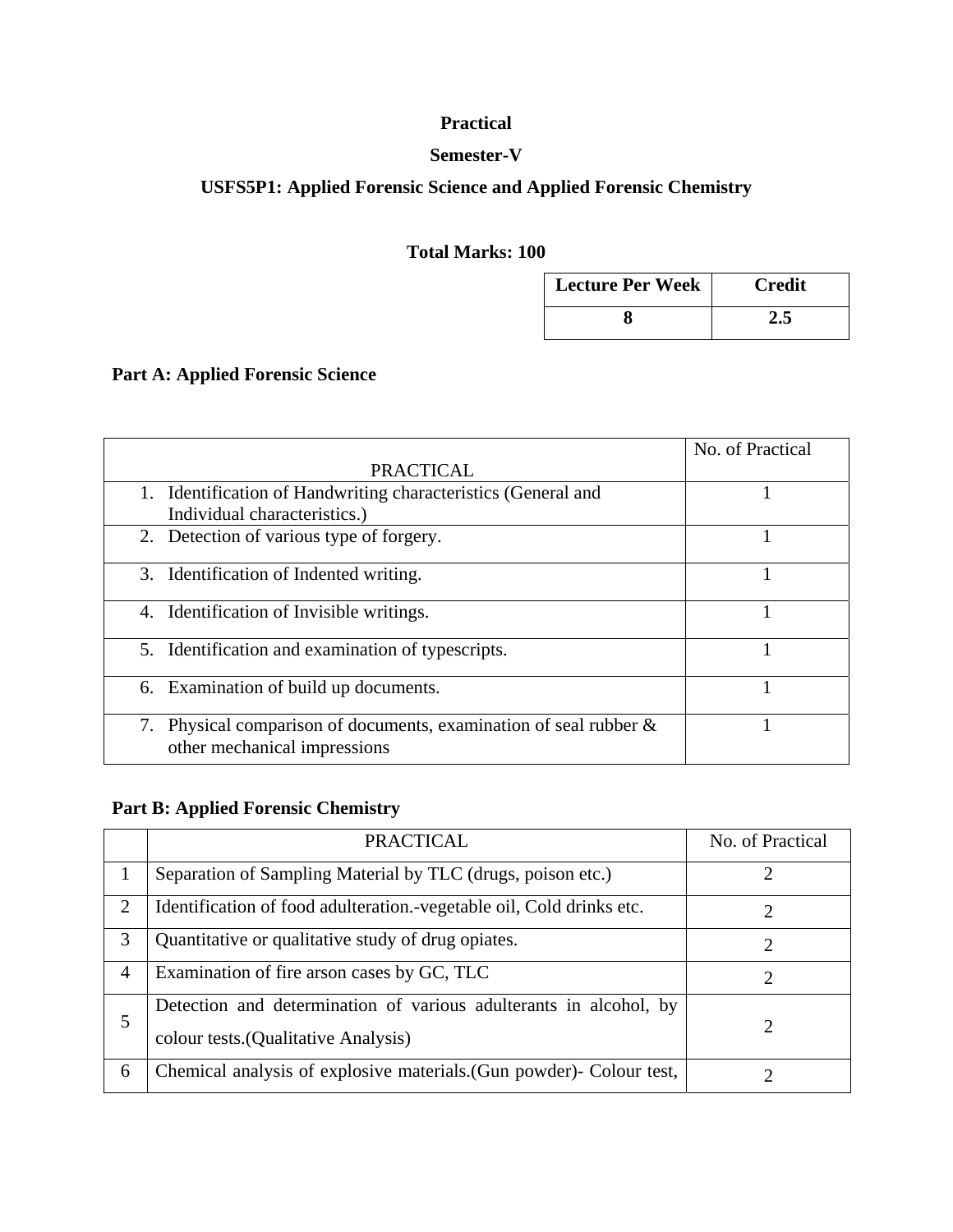| Microscopic examination.                             |  |
|------------------------------------------------------|--|
| Analysis of alcohol from blood (quantitative by GC). |  |

### **USFS5P2: Applied Forensic Physics and Applied Forensic Biology**

#### **Total Marks: 100**

| <b>Lecture Per Week</b> | <b>Credit</b> |
|-------------------------|---------------|
|                         |               |

### **Part A: Applied Forensic Physics**

| Sr.            | Practical                                                                         | No. Of                      |
|----------------|-----------------------------------------------------------------------------------|-----------------------------|
| No.            |                                                                                   | Practical                   |
| $\mathbf{1}$   | Comparison of glass fragments and Study of fractures in forensic<br>material.     |                             |
| 2              | Examination of soil sample                                                        | $\overline{2}$              |
| 3              | Determination of density of a given sample.                                       |                             |
| $\overline{4}$ | Determination of refractive index of a transparent material.                      | $\mathcal{D}_{\mathcal{L}}$ |
| 5              | To study the effect of magnetic field on aqueous solution of paramagnetic<br>salt | $\overline{2}$              |
| 6              | Measurement of resistivity by four probe method                                   |                             |
| 7              | Measurement of Hall voltage                                                       |                             |
| 8              | Working with Geiger Muller counter                                                |                             |
| 9              | Working with Compound microscope and Working with Comparison<br>microscope        | $\overline{2}$              |
| 10             | Working with Stereomicroscope and Working with Polarizing microscope              |                             |
| 11             | Working with Micro spectrophotometer                                              |                             |
| 12             | Development of 35 mm photograph                                                   |                             |

### **Part B: Applied Forensic Biology**

| Sr. | Practical                                                                    | No. Of    |
|-----|------------------------------------------------------------------------------|-----------|
| No. |                                                                              | Practical |
|     | To determine titre of antisera.                                              |           |
|     |                                                                              |           |
|     | To perform precipitin test for species of origin determination               |           |
| 3   | To perform Immunodiffusion test for species of origin.                       |           |
|     | To perform electrophoresis for separation of various polymorphic<br>enzymes. |           |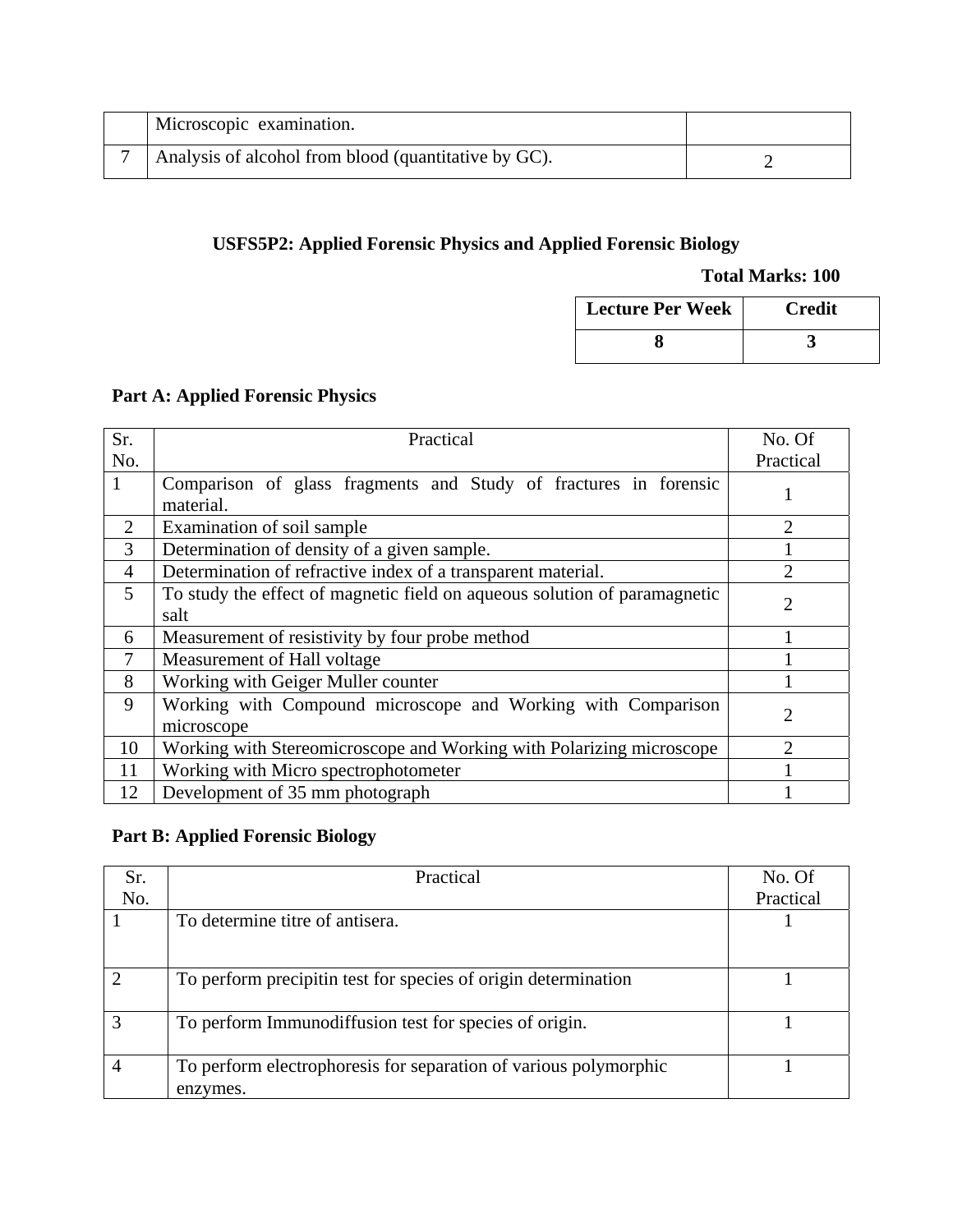| 5              | Blood grouping from stains of blood, semen, saliva and other body                                      | 3 |
|----------------|--------------------------------------------------------------------------------------------------------|---|
|                | fluids by Absorption inhibition, Absorption-elution and mixed                                          |   |
|                | agglutination technique, determination of Secretor/non secretor status                                 |   |
| 6              | Identification and culture of bacteria of forensic significance.                                       |   |
| $\overline{7}$ | Identification of wild life materials such as skin, fur, bones, nails, horn,<br>teeth, flowers plants. | 3 |
| 8              | Identification of birds from feathers.                                                                 |   |
| 9              | Study of pollen grains and spores of forensic significance.                                            |   |
| 10             | Examination of hair of different animals such as Dogs, Cats, Cow,<br>Horse, Goats etc.                 |   |
| 11             | Separation & detection of biological fluid by using HPLC.                                              |   |

### **USFS5P3: Applied Forensic Psychology and Applied Digital and Cyber Forensics**

### **Total Marks: 100**

| <b>Lecture Per Week</b> | <b>Credit</b> |
|-------------------------|---------------|
|                         |               |

### **PartA:Applied Forensic Psychology**

| <b>Practical</b>                                                      | <b>No. Of Practical</b> |
|-----------------------------------------------------------------------|-------------------------|
| Minnesota multiphasic personality inventory                           |                         |
| Standard progressive matrices by Raven.<br>Koh's Block test/Alexander |                         |
| Pass Along test                                                       |                         |
| Picture Frustration study by Rosenswieg (Adult form)                  |                         |

### **Part B: Applied Digital and Cyber Forensics**

| Sr. No. | <b>Practical</b>                                      | <b>No. of Practical</b> |
|---------|-------------------------------------------------------|-------------------------|
|         | Data Recovery integrated with forensic technology     |                         |
|         | Mobile Forensic using cell phone forensic suit        |                         |
|         | <b>Computer Forensic Investigation Tools, Digital</b> |                         |
|         | Forensics investigation Tools                         |                         |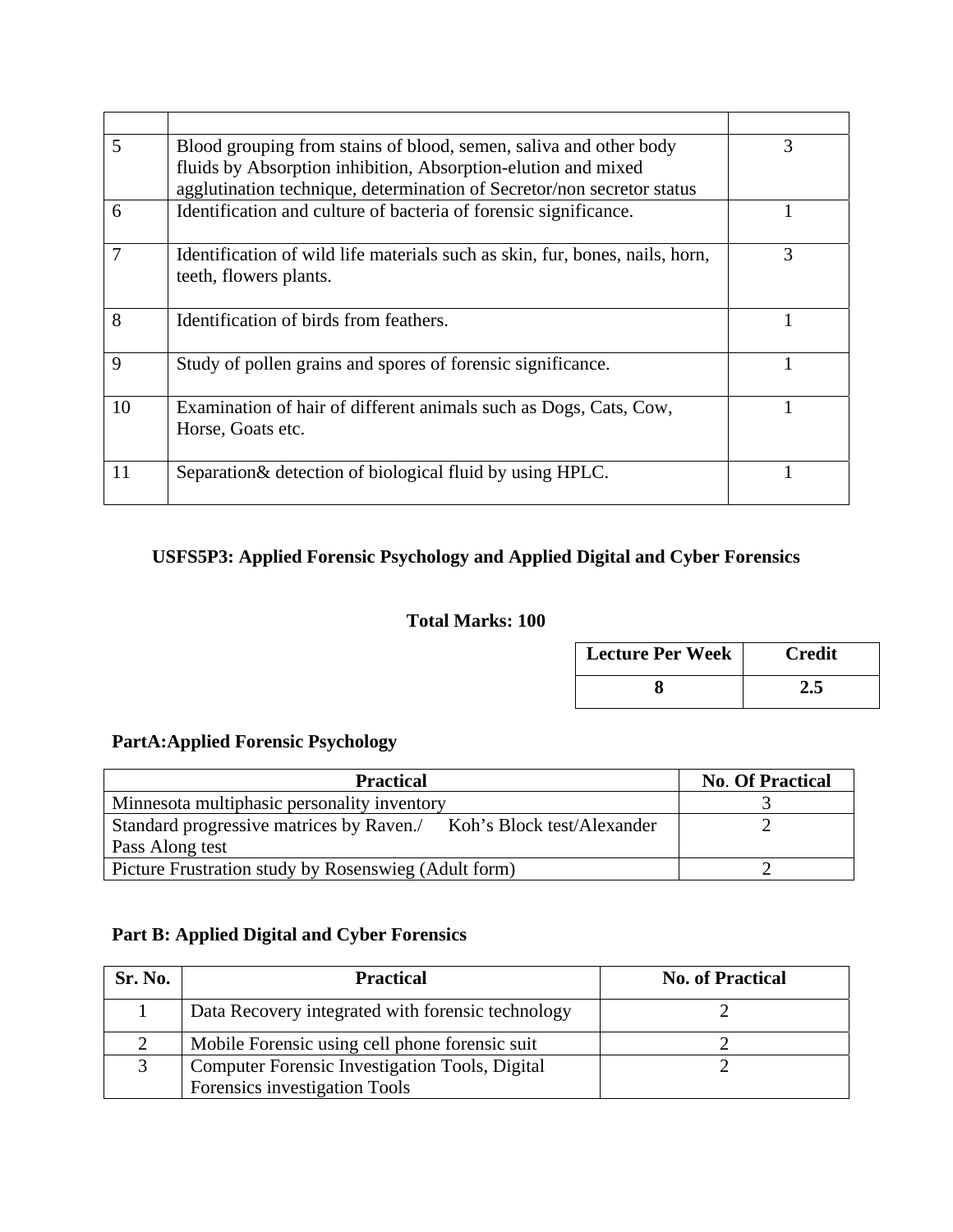|    | Live Acquisition, Hardware Write Blockers, software |  |
|----|-----------------------------------------------------|--|
|    | Write Blockers                                      |  |
|    | Creation & verification of Digital Signature        |  |
| n. | Hardware Data Recovery-Salvation DATA Tools         |  |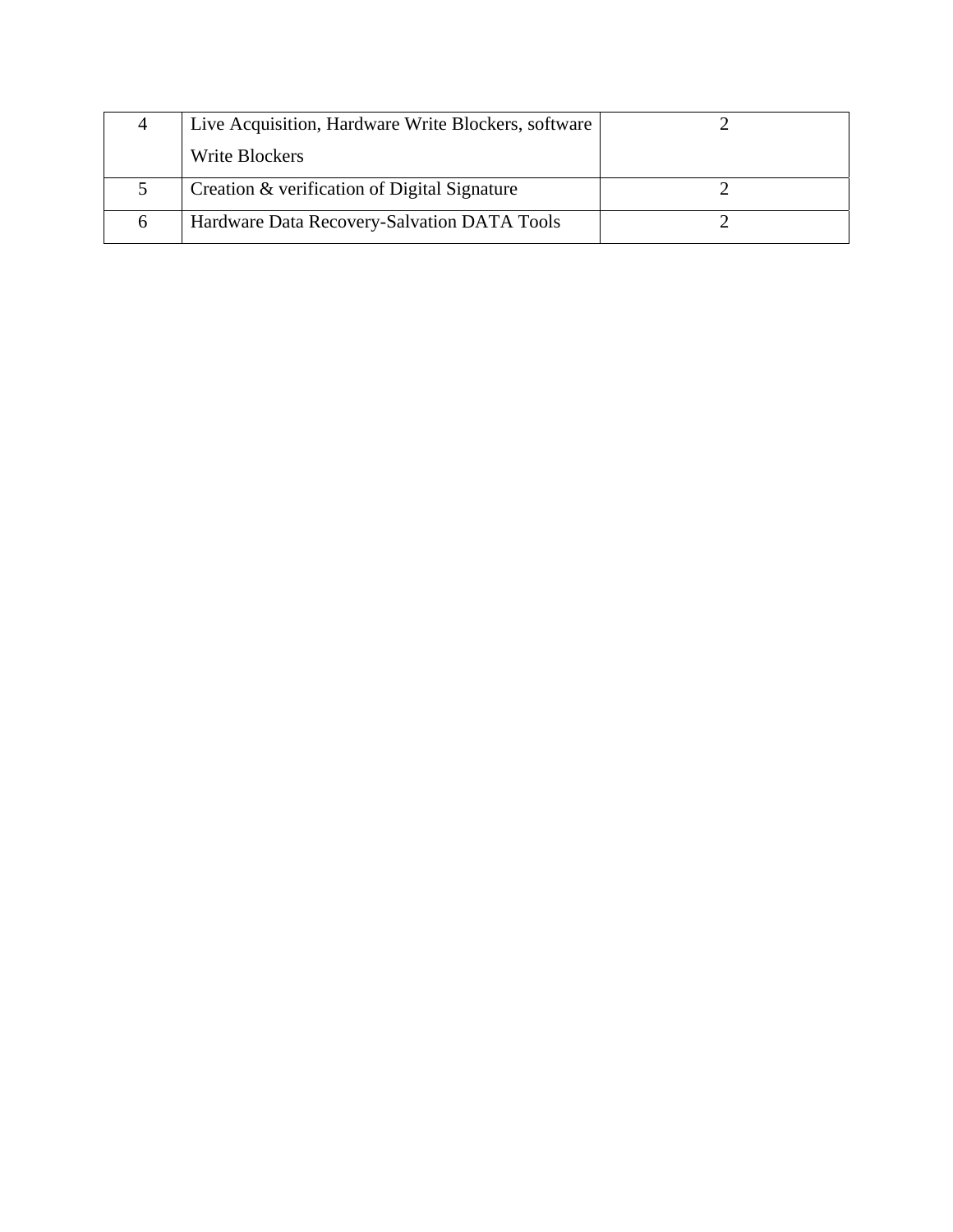#### **B. Sc. FORENSIC SCIENCE Semester VI - Theory**

### **USFS601 Applied of Forensic Science**

| <b>Total Marks 100</b> |               |  |
|------------------------|---------------|--|
| Lecture Per Week       | <b>Credit</b> |  |
|                        |               |  |
|                        |               |  |
|                        |               |  |

| Units with Description                                                                                                                                                                                                                                                                                                                                                                                                                                                                                                                                                                                                                                                                                                                                                                                                                                                             | No. lectures |
|------------------------------------------------------------------------------------------------------------------------------------------------------------------------------------------------------------------------------------------------------------------------------------------------------------------------------------------------------------------------------------------------------------------------------------------------------------------------------------------------------------------------------------------------------------------------------------------------------------------------------------------------------------------------------------------------------------------------------------------------------------------------------------------------------------------------------------------------------------------------------------|--------------|
| Unit I: Crime Scene Management, Reconstruction & Crime<br><b>Scene Analysis</b>                                                                                                                                                                                                                                                                                                                                                                                                                                                                                                                                                                                                                                                                                                                                                                                                    | 15           |
| Components of Crime Scene Management -<br>$\bullet$<br>Information management, manpower, technology &<br>logistics management, role of crime scene managers and<br>first responding officers, educational background &<br>hierarchy. Understanding crime scene security,<br>contamination control, documentation protocols and<br>maintaining health & safety procedures.<br>Crime Scene Reconstruction: - defining crime scene<br>$\bullet$<br>reconstruction, nature & stages of crime scene<br>reconstruction, reconstruction based on blood spatter<br>patterns, shooting range of firearm projectile and<br>gunshot residue, linking cases by MO and Signatures.<br>Defining Crime Scene Analysis, interpretation of<br>exhibits, role of a crime scene analyst, theory &<br>principles of analysis, arguments and ethics in crime<br>scene analysis and data interpretation. |              |
| Unit II: Global History & Development of Forensic Science<br>& Other National Agencies                                                                                                                                                                                                                                                                                                                                                                                                                                                                                                                                                                                                                                                                                                                                                                                             | 15           |
| Global perspective in the field of forensic science: -<br>$\bullet$<br>history, development, education and training.<br>Organizational setup of forensic science lab and other<br>$\bullet$<br>national & international agencies: - FSL, CFSL, GEQD,<br>FPB, NICFS, CID, CBI, Central Detective Training<br>Schools, NCRB, NPA,<br>Mobile Forensic Science Laboratories, IB, CPO, FBI,                                                                                                                                                                                                                                                                                                                                                                                                                                                                                             |              |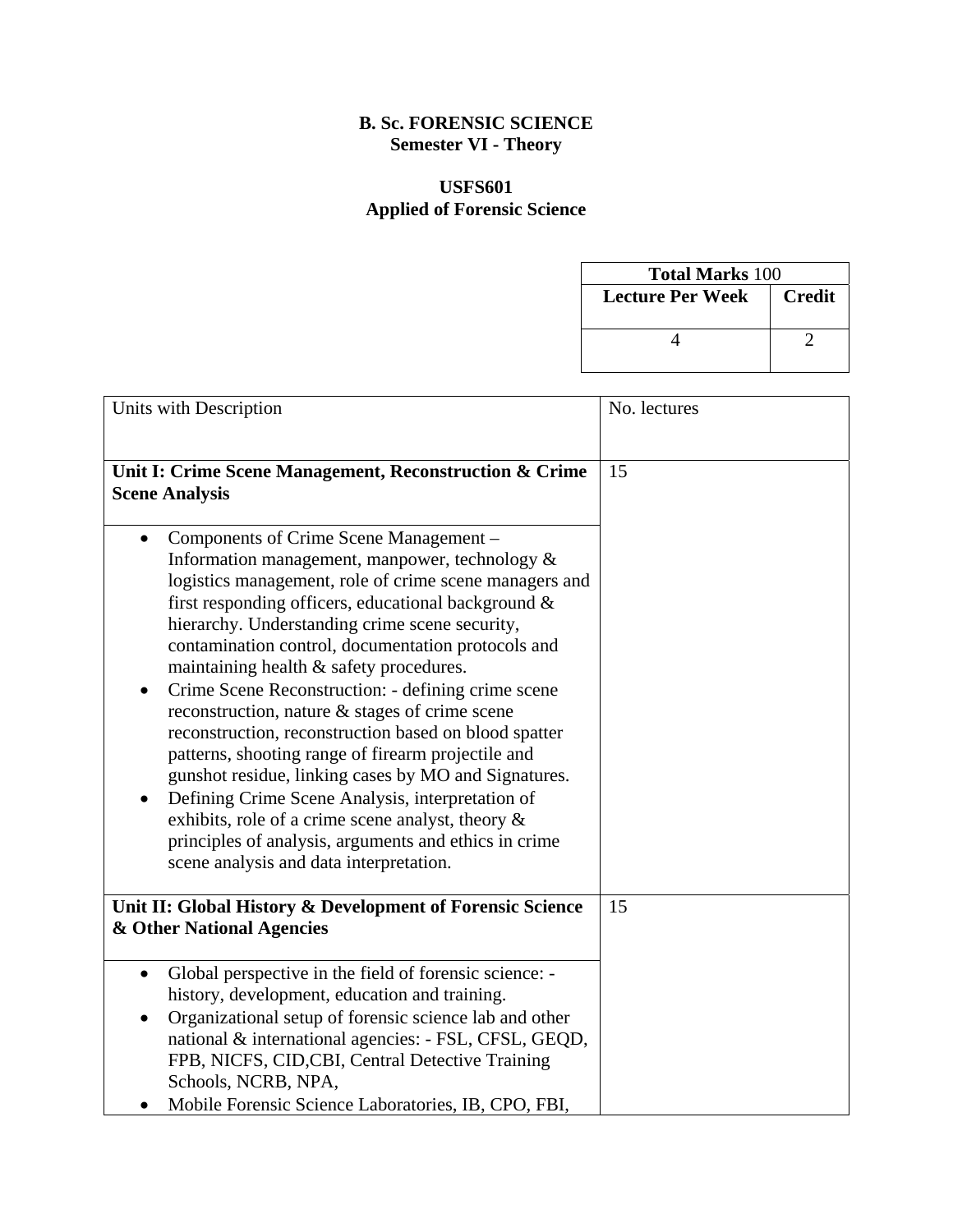| CIA, CSI, DAB, DEA, Bureau of Alcohol, Tobacco and<br>Firearms.<br>Understanding the role and duties of criminal<br>investigators, qualification of a forensic scientist.<br>Ethical Issues in Forensic Science: - defining ethics,<br>professional standards for practice of criminalistics,<br>code of conduct for expert witnesses, sanction against<br>expert for unethical conduct.                                                                                                                                                                                                                                                                      |    |
|---------------------------------------------------------------------------------------------------------------------------------------------------------------------------------------------------------------------------------------------------------------------------------------------------------------------------------------------------------------------------------------------------------------------------------------------------------------------------------------------------------------------------------------------------------------------------------------------------------------------------------------------------------------|----|
| <b>Unit III : Quality Management System</b><br>General requirements for standardization and calibration<br>$\bullet$<br>of laboratories: - Introduction, scope and need of<br>standardization.<br>Quality management requirements: - Testing and<br>$\bullet$<br>calibration procedures, total quality assurance, quality<br>control, quality planning, Resulting and report writing.<br>Quality Audit:-Internal & External Audit, Accreditation<br>$\bullet$<br>& certification, NABL, ISO, IEC, BIS, ASCLD/LAB,<br>ABC, IAI.<br>Laboratory management procedures: - Lab information<br>management system, validation of equipments and<br>safety protocols. | 15 |
| <b>Unit IV Medical Jurisprudence</b><br>Global Medical Jurisprudence, Legal Procedure in<br>$\bullet$<br>India: - Police inquest, Magistrate's inquest, Coroner's<br>inquest, Oath and affirmation.<br>Documentary evidence: - Medical certificates, medical<br>$\bullet$<br>reports, dying declaration.<br>Understanding laws and ethics of medical practice.                                                                                                                                                                                                                                                                                                | 15 |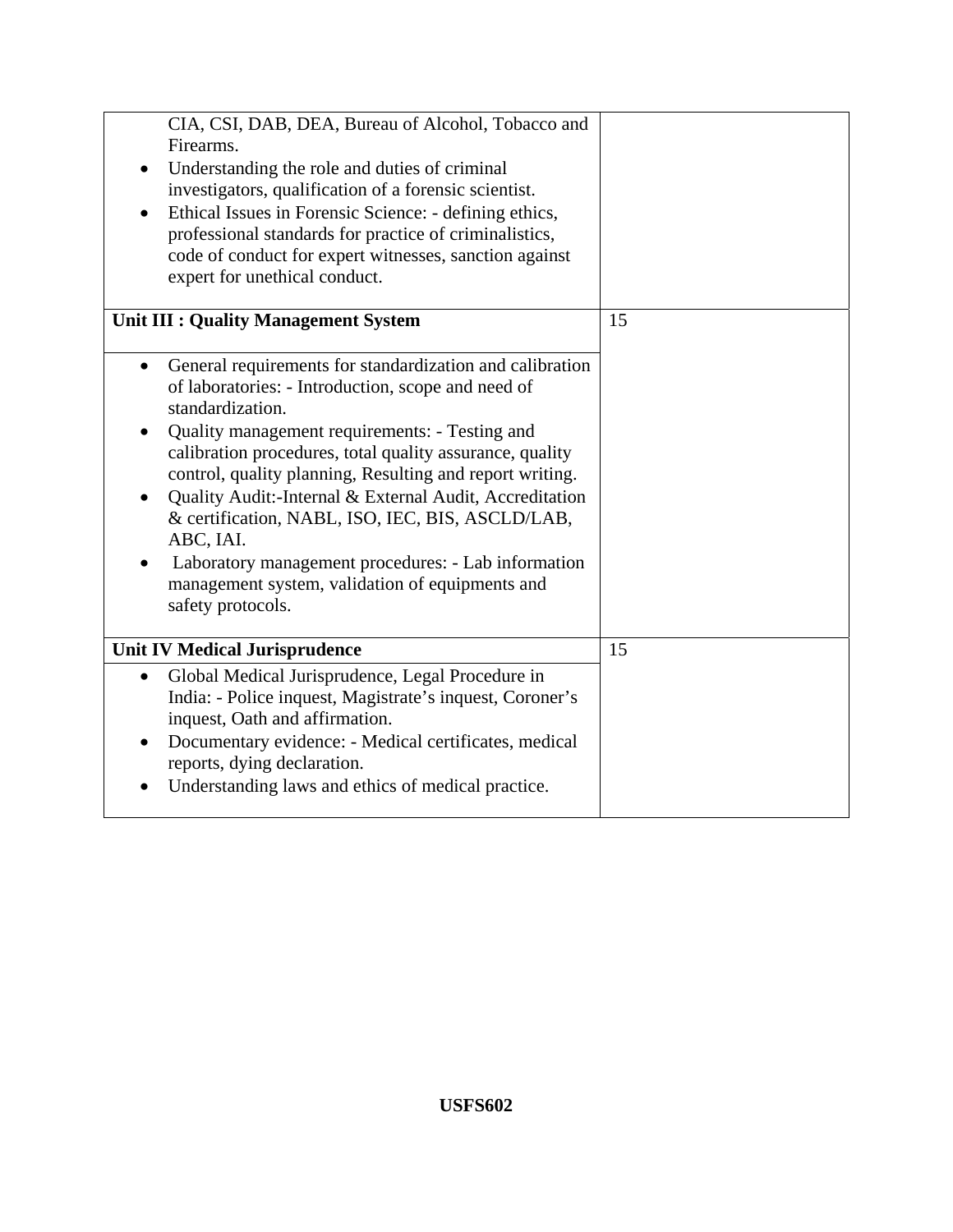# **Applied Forensic Chemistry**

| <b>Total Marks 100</b> |               |
|------------------------|---------------|
| Lecture Per Week       | <b>Credit</b> |
|                        |               |

| <b>Total Lectures</b><br><b>Units with Description</b>                                                                                                                                                                                                                                                                                                                                                                                                                                                                                              |    |
|-----------------------------------------------------------------------------------------------------------------------------------------------------------------------------------------------------------------------------------------------------------------------------------------------------------------------------------------------------------------------------------------------------------------------------------------------------------------------------------------------------------------------------------------------------|----|
| <b>Semester-VI</b>                                                                                                                                                                                                                                                                                                                                                                                                                                                                                                                                  |    |
| <b>Unit-I: Narcotic Drug And Psychotropic Substances</b>                                                                                                                                                                                                                                                                                                                                                                                                                                                                                            |    |
| Analysis Of Narcotic Drugs And Psychotropic Substances, Drug Effects,<br>Drug Hazards, Tolerance And Dependence Of Drugs, Problems Of Drug<br>Addiction, Identification Of Drug Addict, Drug Addicts And Crimes,<br>Classification Of Narcotics And Other Drugs, Analytical Techniques For<br>Identification Of Drugs.<br>Types Of Pharma Drugs, Steroids, Forensic Pharmacological Studies,<br>Ingestion Of Drugs, Absorption, Distribution, Metabolism, Pathways Of<br>Drug Metabolism, Drug Metabolism And Drug Toxicity, Excretion Of<br>Drugs. | 15 |
|                                                                                                                                                                                                                                                                                                                                                                                                                                                                                                                                                     |    |
| <b>Unit-II: Study Of Analysis Of Beverages</b><br>Introduction, Definition Of Alcohol And Illicit Liquor, Alcoholic And<br>Non-Alcoholic Beverages And Their Composition, Proof Spirit,<br>Absorption, De-Toxification And Excretions Of Alcohol, Problems In<br>Alcohol Cases And Difficulties In Diagnosis, Alcohol And Prohibition,<br>Consequences Of Drunken Driving, Analytical Techniques In The Analysis<br>Of Alcohol And Other Articles. Case Study.                                                                                      | 15 |
| <b>Unit-III: Miscellaneous</b>                                                                                                                                                                                                                                                                                                                                                                                                                                                                                                                      |    |
| Arson: Chemistry Of Fire, Investigation And Evaluation Of Clue Material,<br>Analysis Of Arson Exhibits By Instrumental Methods: Management Of<br>Arson Cases.<br>Food Adulteration: Introduction, Prevention Of Food Adulteration,<br>Analytical Techniques For Analysis Of Exhibits Involved In Food And<br>Other Material Cases.                                                                                                                                                                                                                  | 15 |
|                                                                                                                                                                                                                                                                                                                                                                                                                                                                                                                                                     |    |
| <b>Unit-IV: Legal Aspects In Forensic Chemistry</b><br>Prevention Of Food Adulteration Act 1954 (Definition, Power Of Food<br>Inspector, Offences And Penalties),<br>Narcotic Drugs & Psychotropic Substances Act 1985 (Definition, Licit<br>Opium Cultivation, Minimum And Commercial Quantity In Narcotic<br>Drugs, Offences And Penalties),<br>Prevention Of Illicit Trafficking In NDPS Act 1985 (Detention Of A<br>Person Under The Act),                                                                                                      | 15 |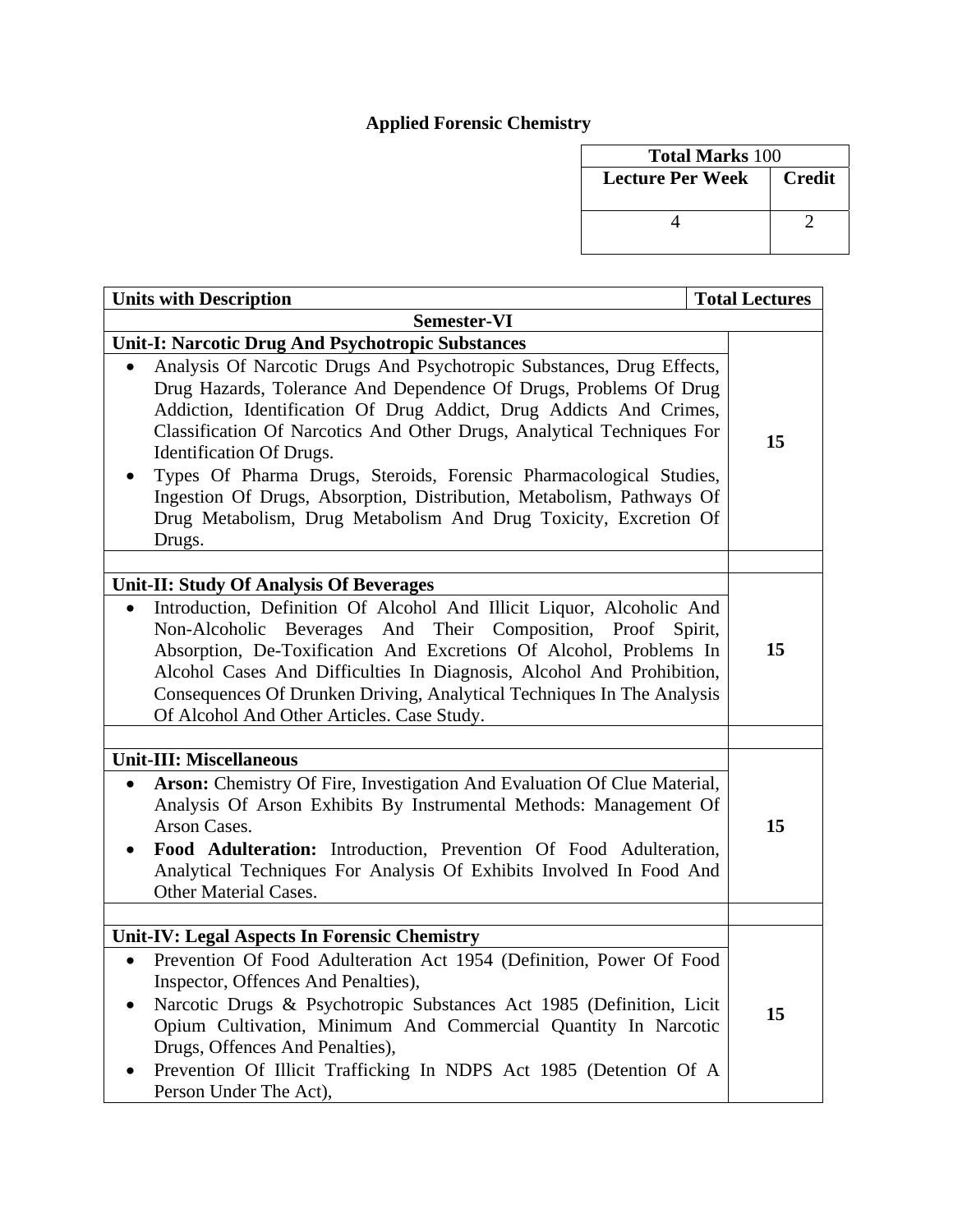| Drugs Control Act 1940 (Definition, Power Of Chief Commissioner Under |  |
|-----------------------------------------------------------------------|--|
| The Act),                                                             |  |
| Drugs & Cosmetics Act 1945 (Definition, Adulterated, Misbranded,      |  |
| Spurious Drugs And Cosmetics, Offenses And Penalties),                |  |
| Arson Cases.                                                          |  |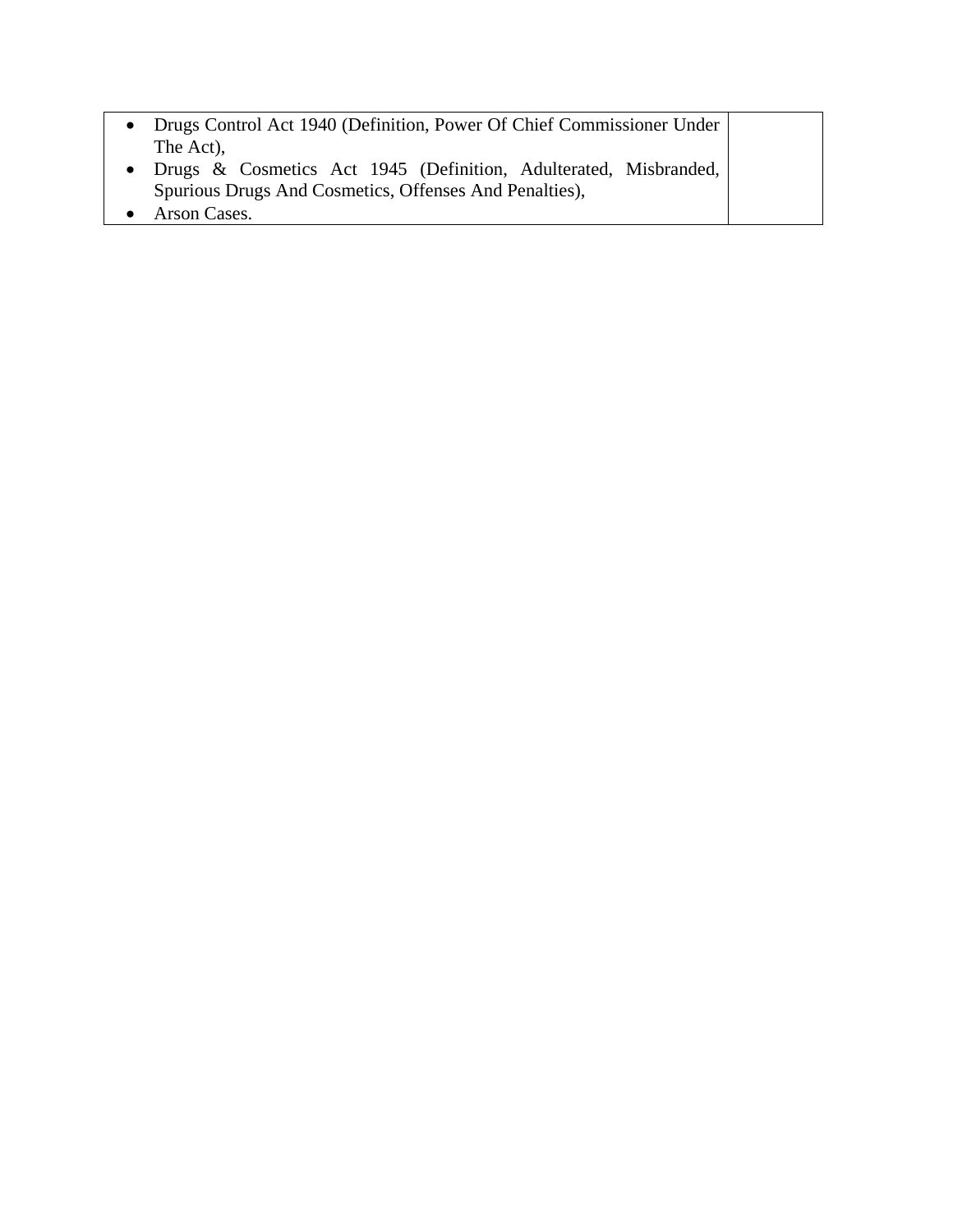### **Applied Forensic Physics**

| <b>Total Marks 100</b>  |               |
|-------------------------|---------------|
| <b>Lecture Per Week</b> | <b>Credit</b> |
|                         |               |

| <b>Units with Description</b>                                                | <b>Total Lectures</b> |
|------------------------------------------------------------------------------|-----------------------|
| <b>Unit - I: Exterior Ballistics</b>                                         | 15 lectures           |
| Introduction, General consideration, Parabolic trajectory of a bullet,       |                       |
| Vacuum trajectory and                                                        |                       |
| calculation of remaining velocity, Air resistance, Bullet drop, Wind         |                       |
| deflection, Gyroscopic drift, Twist verses stability, Canting, Shooting up/  |                       |
| down, Velocity of falling shot and falling bullet, Escape velocity,          |                       |
| Maximum horizontal and vertical range of shot pellets, Ricochet; Critical    |                       |
| angle for ricochet for the bullet and the surface, Relationship between the  |                       |
| angle of incidence and ricochet, Stability in flight after ricochet, Lethal  |                       |
| effects of ricochet bullet.                                                  |                       |
|                                                                              |                       |
| Unit - II: Terminal (Wounds) Ballistics                                      | 15 lectures           |
| Introduction, stopping power of bullet, Injuries and the quantity of energy  |                       |
| of projectiles, Shock wave and cavitation effect, Wounding mechanism,        |                       |
| Elements of wound Ballistics; Nature of target, Velocity of projectile,      |                       |
| Constructional features of projectile. Range; Classification of range        |                       |
| (maximum horizontal/vertical, effective, dangerous, safe and legal sense),   |                       |
| Contact Range, Point blank range, near range, chips range, distant range.    |                       |
| Penetration of shots in different regions of the body.                       |                       |
| Legal Aspect: Arms Act, 1950, (Licensing, Offenses and Penalties).           |                       |
|                                                                              |                       |
| Unit - III: Causes and Investigation of Vehicular/Road Accidents- an         | <b>15 lectures</b>    |
| overview                                                                     |                       |
| Automobile accidents- Introduction, sources of information, eye witnesses,   |                       |
| Tire and other mark, Pedestrian impacts and vehicle speed, vehicle           |                       |
| condition, vehicle speed and damage, curved scuffmarks, Time and             |                       |
| distance, reaction time, Photography and plans;                              |                       |
| <b>Legal Aspects:</b>                                                        |                       |
| 1. Relevant Provisions of Motor Vehicle Act, 1939 (Offenses and              |                       |
| Penalties).                                                                  |                       |
| 2. Relevant Provisions of Railway Act, 1989, (Offenses and Penalties).       |                       |
|                                                                              |                       |
|                                                                              |                       |
| Unit - IV: Causes and Investigation of Rail Accidents- an overview           | 15 lectures           |
| Rail Accidents- Investigation of rail<br>crash:<br>criminal<br>safety<br>and |                       |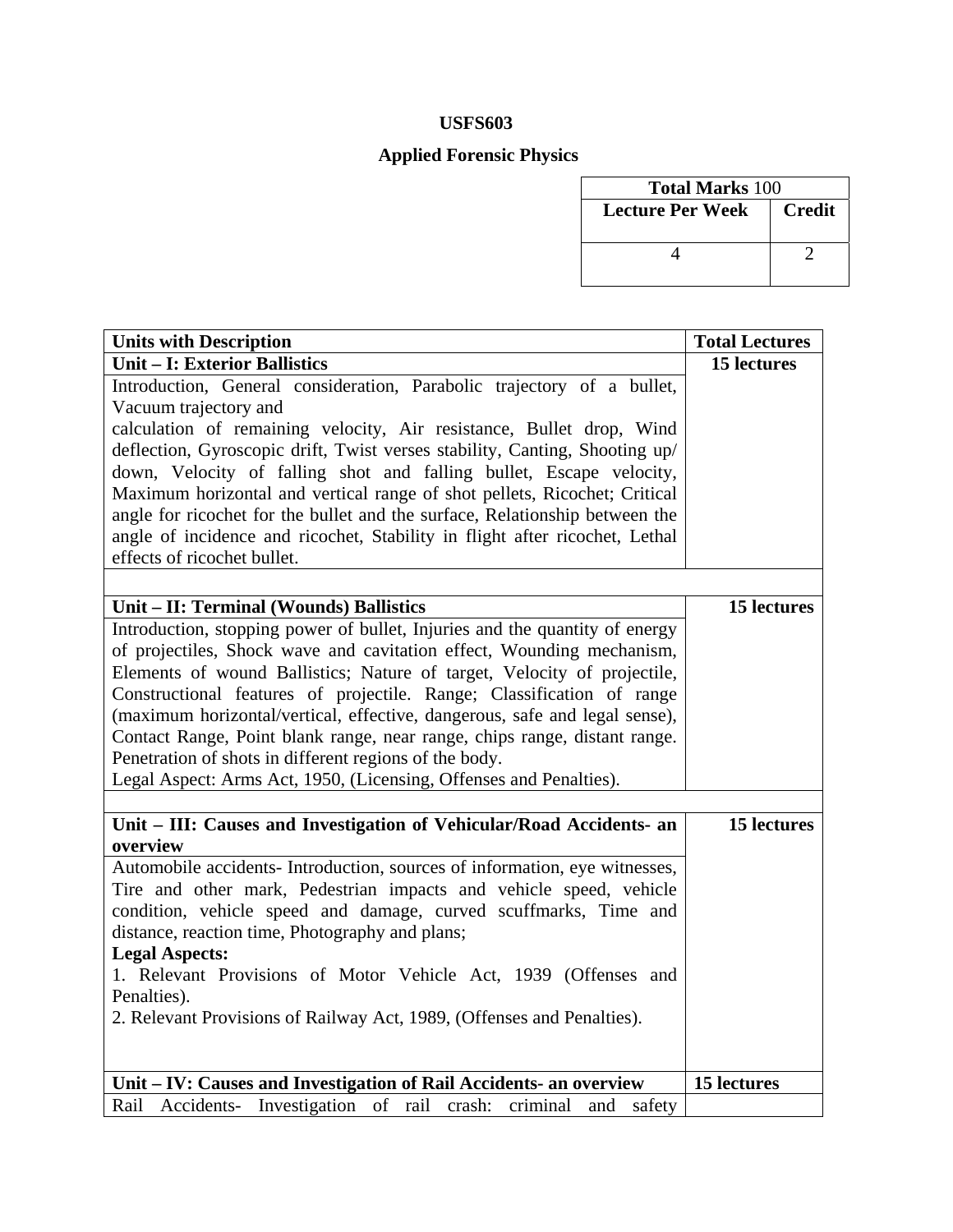| investigation, Investigation principles, Best Practices: rail company tests, |  |  |  |
|------------------------------------------------------------------------------|--|--|--|
| driving cab,<br>inspection of<br>examination<br>of                           |  |  |  |
| electrical/electronic/technological system and their failure. Necessary      |  |  |  |
| equipments required for forensic examination.                                |  |  |  |
| <b>Legal Aspects:</b>                                                        |  |  |  |
| Relevant Provisions of Indian Penal Code, 1860, (Sections 337 (causing       |  |  |  |
| hurt), 304 A (causing death due to negligence) and 279 (rash and negligent   |  |  |  |
| driving).                                                                    |  |  |  |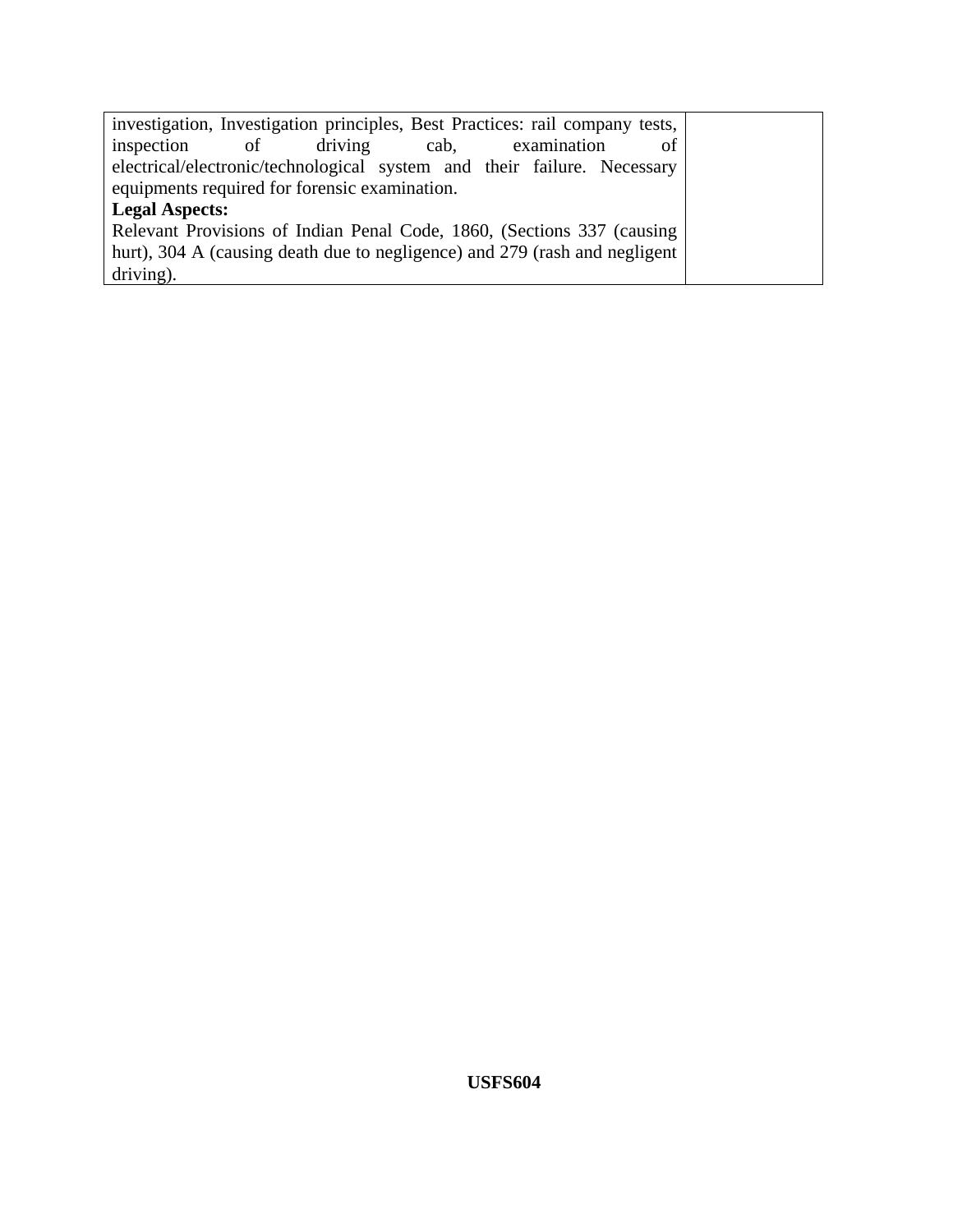### **Applied Forensic Biology**

| Marks 100    |         |  |
|--------------|---------|--|
| Lectures per | Credits |  |
| week         |         |  |
| $\sqrt{2}$   |         |  |

| History of DNA fingerprinting, Human genetics – Heredity, Alleles,<br>Mutations & Population Genetic, Molecular Biology of DNA. Forensic<br>Application of recombinant DNA technology/ Forensic Biotechnology,<br>Human Genome Project.<br>Polymorphism in DNA system – DNA markers RELP, RAPD, VNTRs,<br>$\bullet$<br>SNP, Autosomal - STR, Y-STR, Mitochondrial DNA.<br>Forensic Significance of DNA Profiling: - Application in disputed<br>paternity cases, child swapping, Missing person's identity -<br>immigration, veterinary & wild life and Agriculture cases, legal<br>perspectives – legal standards for admissibility of DNA profiling,<br>procedural and ethical concerns, status of development of DNA<br>profiling in India and abroad.<br>New and future technologies: DNA chips, SNPs and limitations of<br>DNA profiting. | 15 lectures |
|-----------------------------------------------------------------------------------------------------------------------------------------------------------------------------------------------------------------------------------------------------------------------------------------------------------------------------------------------------------------------------------------------------------------------------------------------------------------------------------------------------------------------------------------------------------------------------------------------------------------------------------------------------------------------------------------------------------------------------------------------------------------------------------------------------------------------------------------------|-------------|
| UNIT II: FORENSIC ANTHROPOLOGY<br>Introduction & History of Anthropology, Physical Anthropology &<br>$\bullet$<br>Human Variability, Understanding Archeology & Osteology, Scene<br>Processing, Examining remains - Human or Animal / Old or New,<br>Issues involved in development of biological profile, Issues in<br>Identification, , Sexual Dimorphism, Population Ancestry, Stature<br>estimation, Individualization & Identification, Evidence for cause and<br>manner of death from bones, Documentation & Expert Witness<br>Testimony. Portrait Parle, Bertillon system.                                                                                                                                                                                                                                                             | 15 lectures |
| UNIT III: FORENSIC ODONTOLOGY                                                                                                                                                                                                                                                                                                                                                                                                                                                                                                                                                                                                                                                                                                                                                                                                                 |             |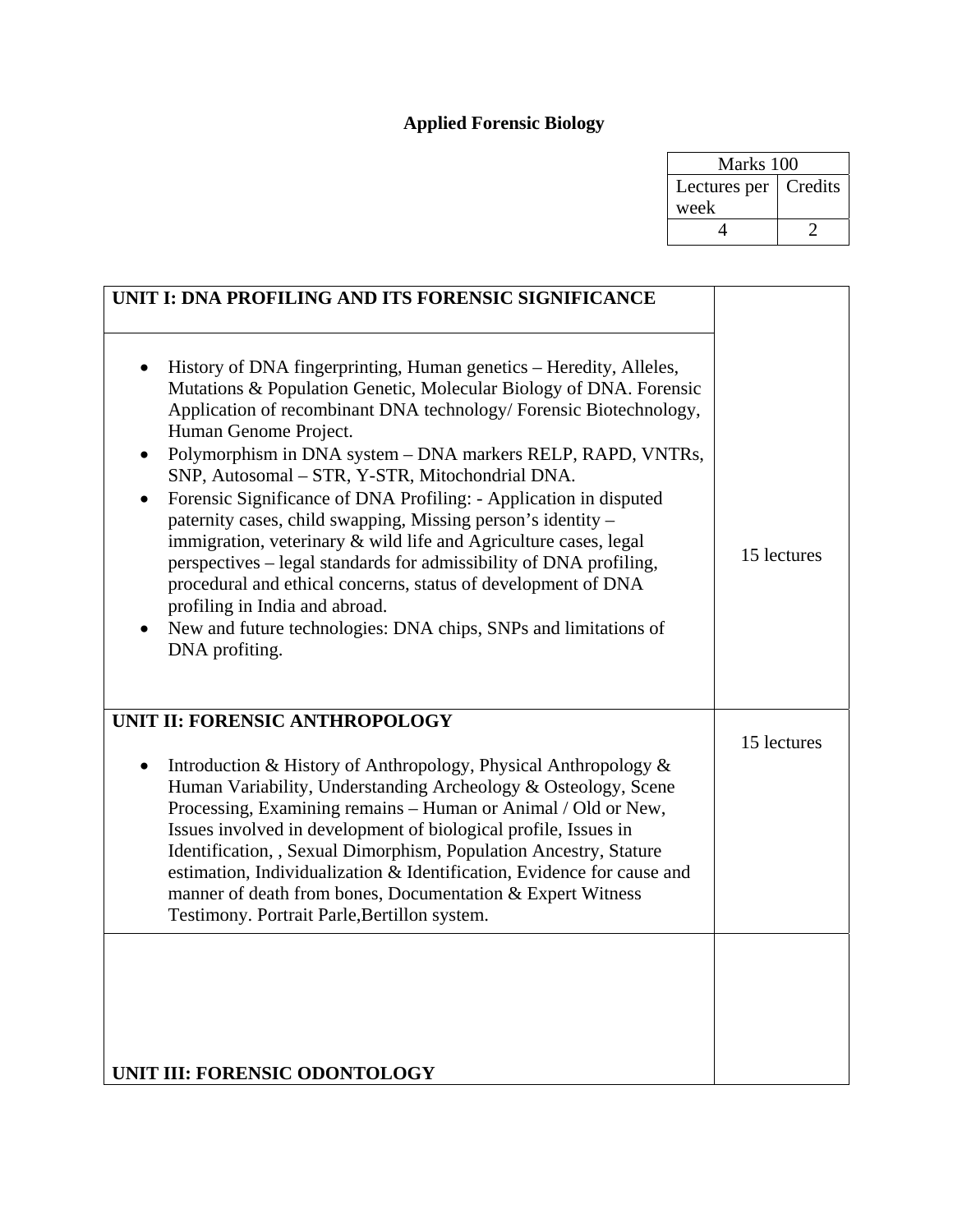| Introduction & History of Odontology, Dental Training required,<br>Expert Witness Testimony, Body Identification by Dental Records,<br>Post Mortem Examination & Records, Ante mortem examination &<br>records, Record Analysis & Processing, Forensic Dentistry in Mass<br>Disasters, Response of Assailant or Victim, Collection of Bite mark<br>evidence & comparison.                                                                                                                                              | 15 lectures |
|------------------------------------------------------------------------------------------------------------------------------------------------------------------------------------------------------------------------------------------------------------------------------------------------------------------------------------------------------------------------------------------------------------------------------------------------------------------------------------------------------------------------|-------------|
| UNIT IV: FORENSIC ENTOMOLOGY<br>Introduction & History, Identification of insects, Training required,<br>Determination of Time elapsed since death, Dipterans Larval<br>Development, Successional Colonization of Body, Determination of<br>displacement and disturbance of the body, Presence and Position of<br>wounds,<br>Drugs consumption ante mortem, Human & Animal neglect or abuse,<br>Collection of entomological evidence, Challenges encountered in<br>Entomology, Report Submission, Testifying in Court. | 15 lectures |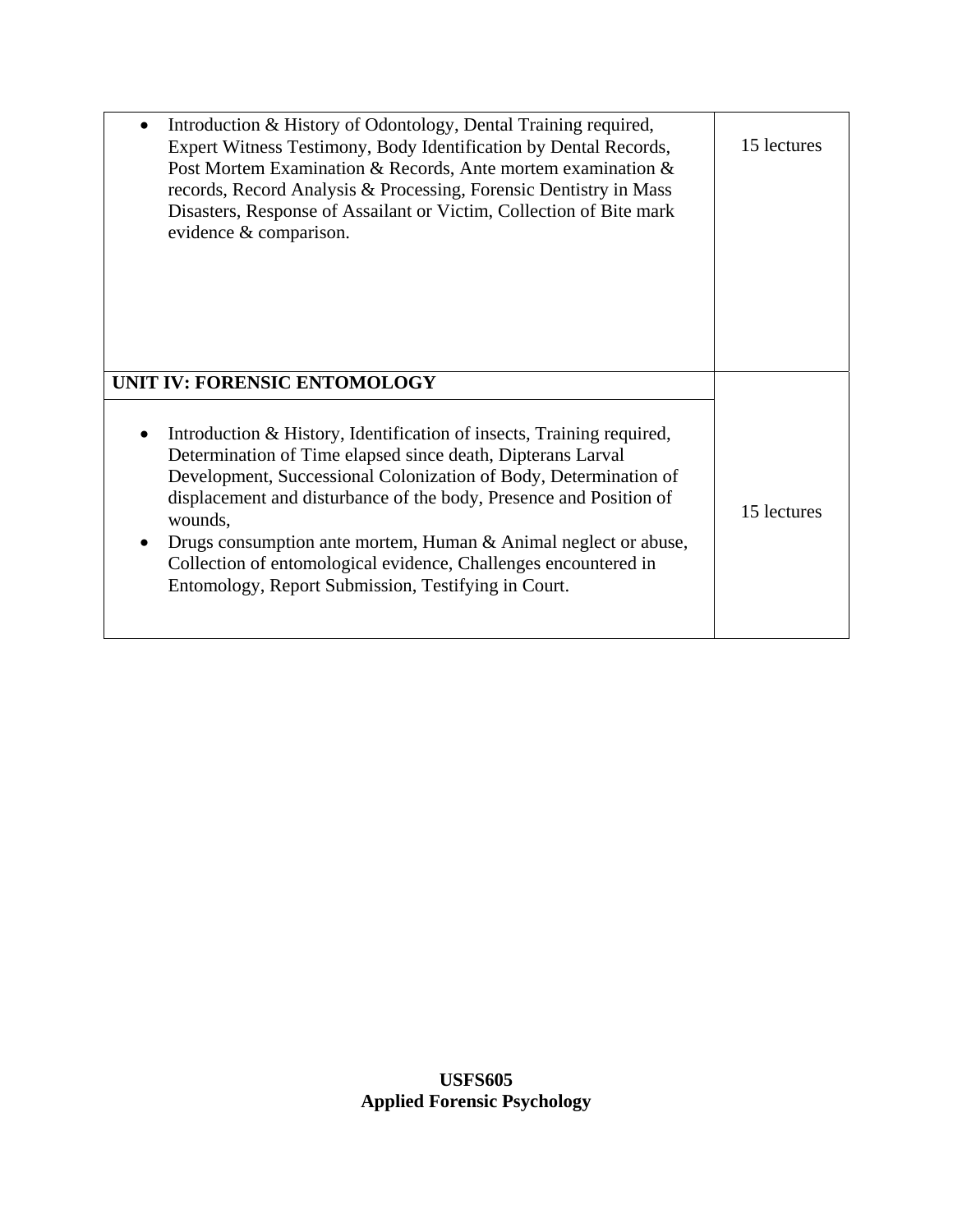|                                                                                  | Marks 100             |                |
|----------------------------------------------------------------------------------|-----------------------|----------------|
|                                                                                  | Lectures per          | Credits        |
|                                                                                  | week                  |                |
|                                                                                  | $\overline{4}$        | $\overline{2}$ |
| Units with description                                                           | <b>Total Lectures</b> |                |
| <b>UNIT I: Police psychology</b>                                                 |                       |                |
| Psychological testing & selection of police officer: aptitude test,<br>$\bullet$ |                       |                |
| intelligence test, personality test.                                             | 15 Lectures           |                |
| Fitness for duty evaluation                                                      |                       |                |
| Police suicide                                                                   |                       |                |
| <b>UNIT II: Counselling:</b>                                                     |                       |                |
| Nature , definition & scope<br>$\bullet$                                         |                       |                |
| Type of counselling: legal, crisis, preventive                                   | 15 Lectures           |                |
| Characterestics of a counselor                                                   |                       |                |
| Skill to counsel criminal                                                        |                       |                |
| <b>UNIT III: Rehabilitation</b>                                                  |                       |                |
| Rehabilitation of victim of crime<br>$\bullet$                                   | 15 Lectures           |                |
| Type of rehabilitation                                                           |                       |                |
| Stress & stress management                                                       |                       |                |
| <b>UNIT IV: Psychology &amp; court</b>                                           |                       |                |
| Competency to stand trial<br>$\bullet$                                           |                       |                |
| Insanity                                                                         | 15 Lectures           |                |
| Mc Naughten rule                                                                 |                       |                |
| Sentencing evaluation                                                            |                       |                |
| <b>Risk assessment</b>                                                           |                       |                |
|                                                                                  |                       |                |
|                                                                                  |                       |                |

 $\overline{a}$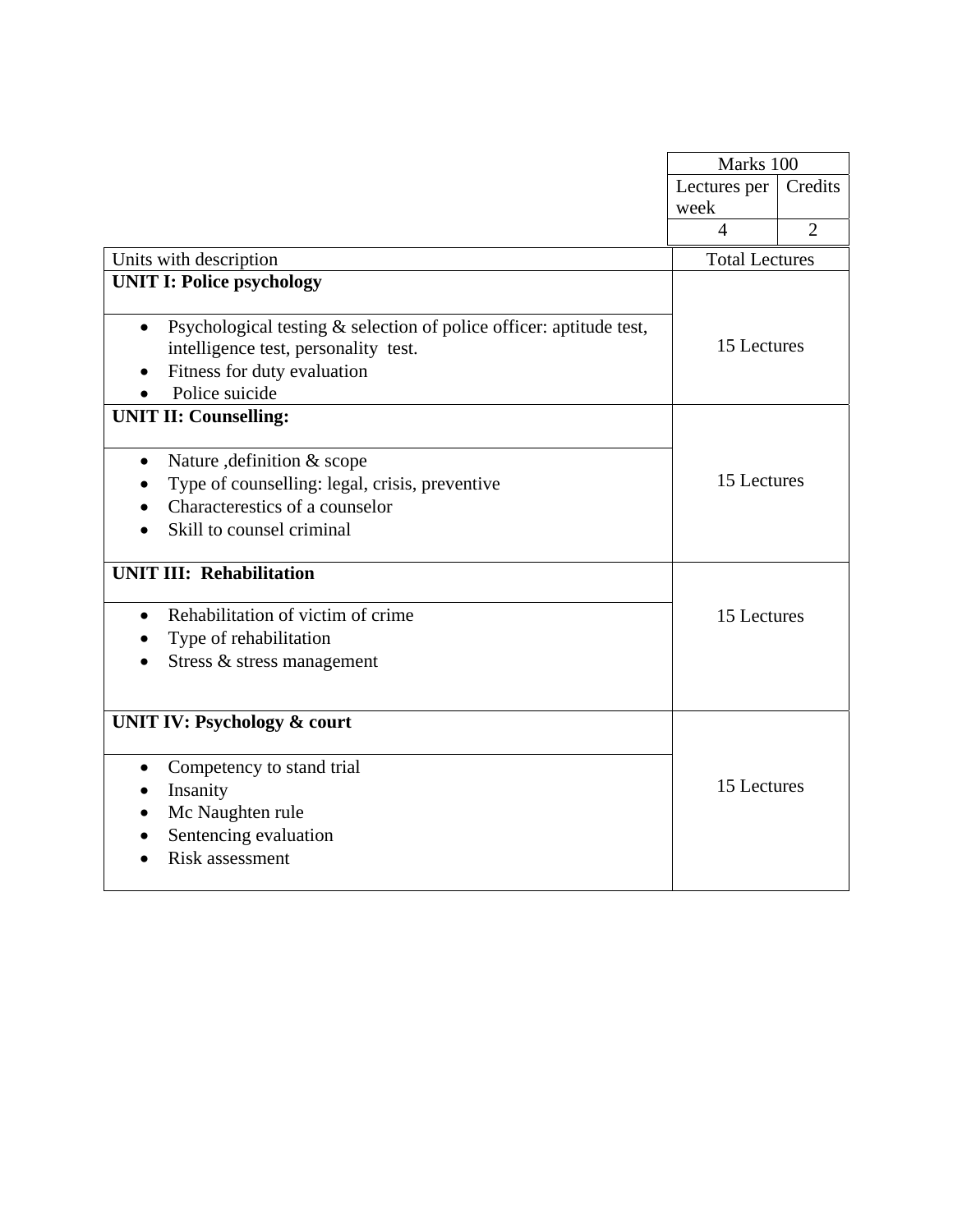### **Applied Digital and Cyber Forensics**

| Marks 100              |  |  |
|------------------------|--|--|
| Lectures per   Credits |  |  |
| week                   |  |  |
|                        |  |  |

|                                                                                                                                                                                                                                                                                                                                                                                                                                                                                                                                                                                                                                                                                | Lecture Per Week      | Credits |
|--------------------------------------------------------------------------------------------------------------------------------------------------------------------------------------------------------------------------------------------------------------------------------------------------------------------------------------------------------------------------------------------------------------------------------------------------------------------------------------------------------------------------------------------------------------------------------------------------------------------------------------------------------------------------------|-----------------------|---------|
|                                                                                                                                                                                                                                                                                                                                                                                                                                                                                                                                                                                                                                                                                | 4                     | 2       |
| <b>Units with Description</b>                                                                                                                                                                                                                                                                                                                                                                                                                                                                                                                                                                                                                                                  | <b>Total lectures</b> |         |
| <b>Unit I: Electronic World</b><br>E-Governance, Introduction, IT and business, EDI, E-Business,<br>E-Banking, Real Time Gross Settlement (RTGS), Mobile<br><b>Banking</b><br>E-commerce: Concerns for E-commerce Growth, Concepts<br>Electronic Communication, PCs and Networking, E-mail,<br>Internet<br>and<br>intranets.<br>EDI.<br>EDI<br>E-commerce.<br>to<br>UN/EDIFACT Concerns for E-commerce Growth, Internet<br>bandwidth, Technical issues, Security issues. India E-<br>commerce Readiness, Legal issues, Credit Card Business<br>Electronic Commerce providers. Cyber Cash, Digicash,<br>VeriSign Software Package: EDI software developed by NIC<br>for Customs | <b>15 Lectures</b>    |         |
| <b>Unit II: Forensics Auditing</b>                                                                                                                                                                                                                                                                                                                                                                                                                                                                                                                                                                                                                                             |                       |         |
| Forensics auditing – step-by-step, how-to process for securing,                                                                                                                                                                                                                                                                                                                                                                                                                                                                                                                                                                                                                |                       |         |
|                                                                                                                                                                                                                                                                                                                                                                                                                                                                                                                                                                                                                                                                                |                       |         |
| investigating,<br>and<br>auditing or<br>assessing<br>various<br>IT                                                                                                                                                                                                                                                                                                                                                                                                                                                                                                                                                                                                             |                       |         |
| environments.                                                                                                                                                                                                                                                                                                                                                                                                                                                                                                                                                                                                                                                                  | <b>15 Lectures</b>    |         |
| Introduction to Forensic Accounting: Introduction to Forensic                                                                                                                                                                                                                                                                                                                                                                                                                                                                                                                                                                                                                  |                       |         |
| Accounting and Fraud Examination; Principles of Forensic                                                                                                                                                                                                                                                                                                                                                                                                                                                                                                                                                                                                                       |                       |         |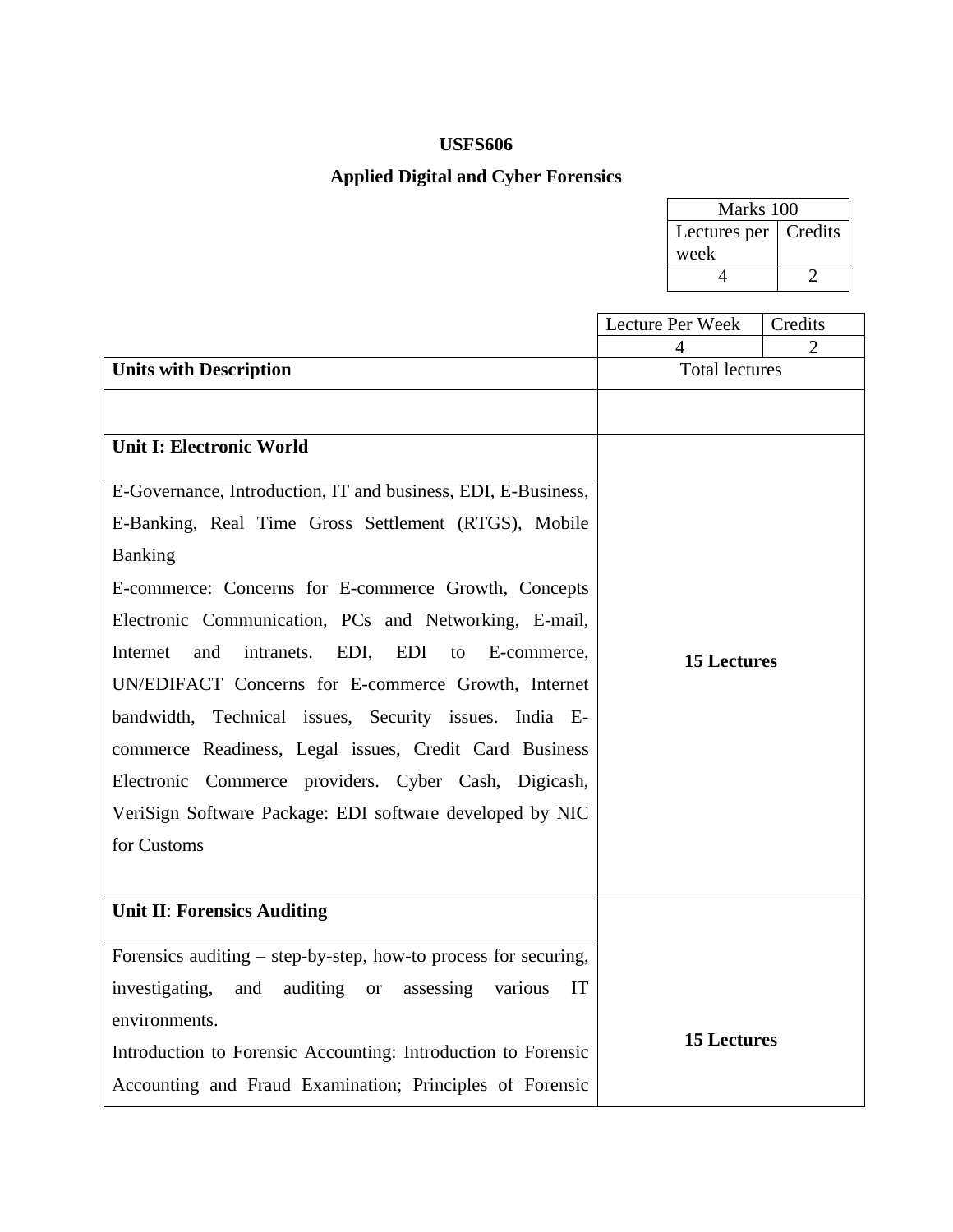| Accounting and Fraud Examination; Roles of the Forensic      |                    |
|--------------------------------------------------------------|--------------------|
| Accountant; Introduction to Fraud and Forensic Accounting;   |                    |
| Resolution of Fraud, Legal Follow-Up, Being an Expert        |                    |
| Witness; Financial Statement Fraud Standards; Avoiding       |                    |
| common mistakes in fraud risk assessment and examination;    |                    |
| Credit Card Frauds, Online Transaction Frauds, Cheque Frauds |                    |
| etc.                                                         |                    |
| <b>Unit III Types of Fraud</b>                               |                    |
|                                                              |                    |
| The Nature of Fraud, Why People Commit Fraud, Fighting       | <b>15 Lectures</b> |
| Fraud, Fraud Prevention, Fraud Detection, Recognizing the    |                    |
| Symptoms of Fraud; Data-Driven Fraud Detection, Fraud        |                    |
| Investigation, Investigating Theft Acts; Investigating       |                    |
| Concealment, Conversion Investigation Methods; Private       |                    |
| Sources of Information, Inquiry Methods and Fraud Reports    |                    |
| Honesty Testing, The Fraud Reports, Management Fraud;        |                    |
| Financial Statement Fraud; Revenue-and Inventory-Related     |                    |
| Financial Statement Frauds; Liability, Asset, and Inadequate |                    |
| Disclosure Frauds; Fraud Against Organizations, Consumer     |                    |
| Fraud; Identity Theft, Investment Scams, Money Laundering;   |                    |
| Bankruptcy, Divorce, and Tax Fraud, Fraud in E-Commerce;     |                    |
| <b>Unit IV: Information Technology Law</b>                   | 15 Lectures        |
| IT Act 2000: Scope, Objectives,                              |                    |
| E- Governance,                                               |                    |
| Creation, Recognition and Verification of Digital Signature  |                    |
| Digital Signature and Penalties under IT Act 2000,           |                    |
| Certifying Authority and Controller.                         |                    |
| Emerging trends in Information Technology law.               |                    |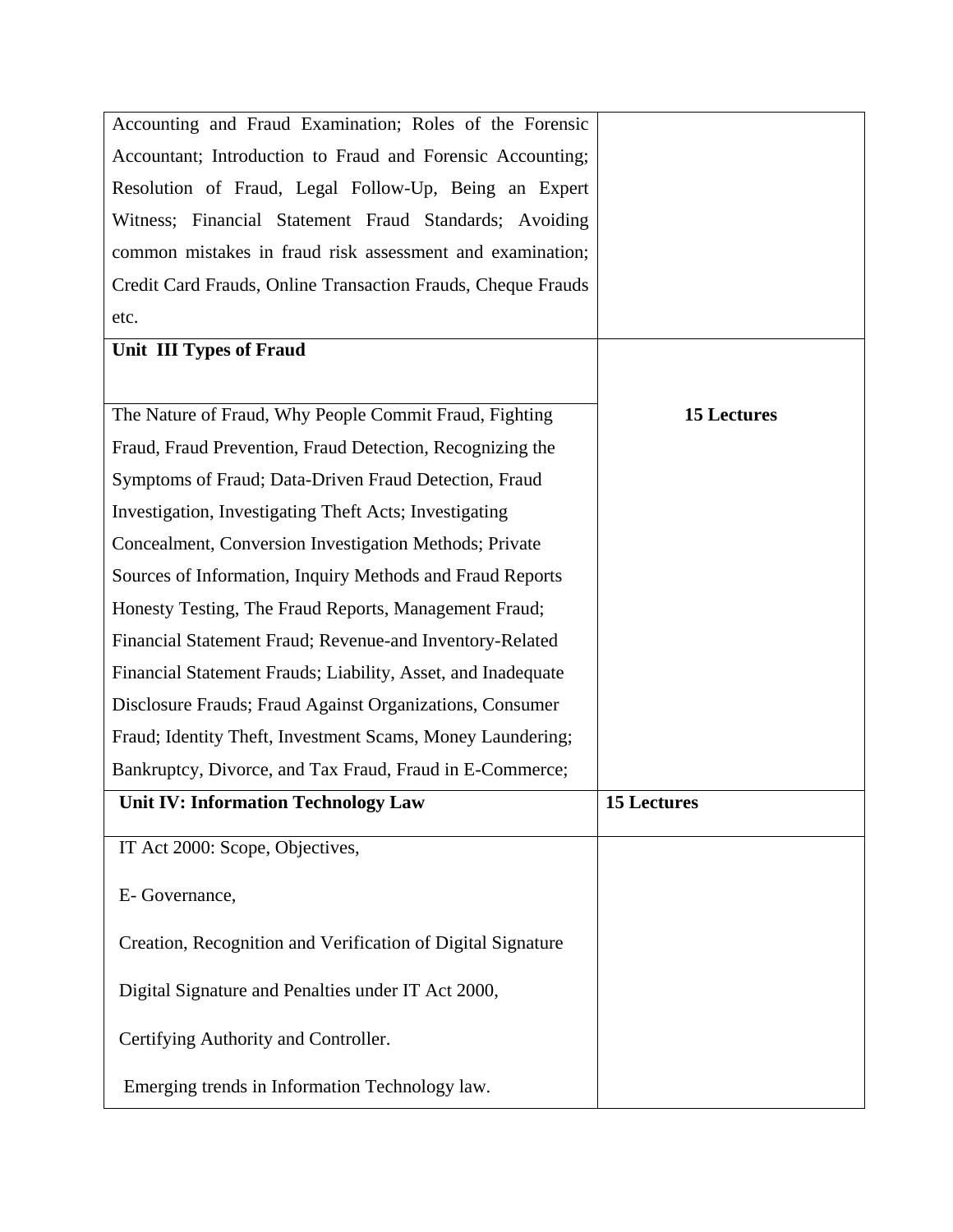### **Practical**

#### **Semester VI**

### **USFS6P1: Applied Forensic Science and Applied Forensic Chemistry**

#### **Total Marks: 100**

| <b>Lecture Per Week</b> | <b>Credit</b> |
|-------------------------|---------------|
|                         | 2.5           |

### **Part A: Applied Forensic Science**

| Practical                                              | No. of Practical |
|--------------------------------------------------------|------------------|
| 1. Calibration of Glassware                            |                  |
| 2. Reconstruction based on blood spatter patterns      |                  |
| 3. Report writing and interpretation                   |                  |
| 4. Presentation of expert evidence in a mock courtroom |                  |
| 5. Crime Scene Sketching using Triangulation method    |                  |
| Industrial visit report                                |                  |
| Project: Review of latest publish papers               |                  |

### **Part B: Applied Forensic Chemistry**

| Practical                                          | No. of    |
|----------------------------------------------------|-----------|
|                                                    | Practical |
| Extraction methods of drugs, Poisons.              |           |
| Colour Tests for identification of poisons, drugs. |           |
| Plant, animal, Metallic poison analysis.           |           |
| Polymer Testing.                                   |           |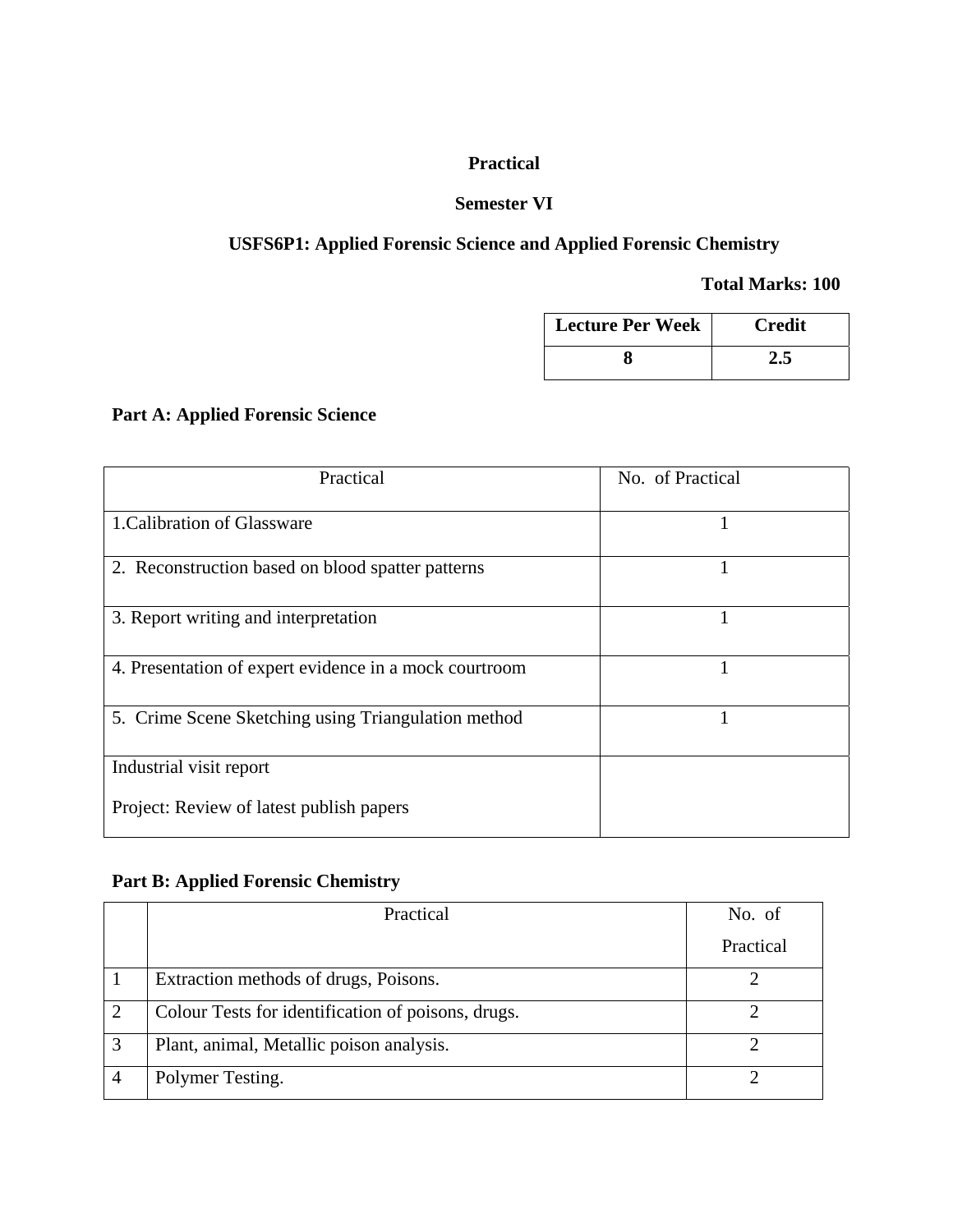| Study of Steroids (separation by TLC).                                                         |  |
|------------------------------------------------------------------------------------------------|--|
| Examination of chemicals used in Trap cases by UV-visible<br>spectroscopy. $(2 \text{ nos})$ . |  |
| Examination of other metal.                                                                    |  |

### **USFS6P2: Applied Forensic Physics and Applied Forensic Biology**

#### **Total Marks: 100**

| <b>Lecture Per Week</b> | Credit |
|-------------------------|--------|
|                         |        |

### **Part A: Applied Forensic Physics**

| Sr. No.        | <b>Practical</b>                                                                                             | No. Of           |
|----------------|--------------------------------------------------------------------------------------------------------------|------------------|
|                |                                                                                                              | <b>Practical</b> |
|                | Examination of tire/ other marks                                                                             | 2                |
| $\overline{2}$ | Study of scuffmarks                                                                                          |                  |
| 3              | Analysis of accident scene photography and Physical examination<br>accidental vehicle                        | 2                |
| $\overline{4}$ | Testing and examination of given electric components / parts /<br>circuits                                   | 2                |
| 5              | Working with communication kit and Optical fiber parameters                                                  |                  |
| 6              | Simulation of bullet trajectory                                                                              |                  |
| 7              | Measurement of recoil (Sample calculations) and Determination of<br>remaining velocity (Sample Calculations) |                  |
| 8              | Twist versus muzzle velocity (Sample Calculations) and Muzzle<br>velocity (Sample Calculations)              |                  |
| 9              | Determination of remaining velocity (Sample Calculations)                                                    |                  |
| 10             | Identification of firearm injury                                                                             |                  |
| 11             | Piezoelectric measurements                                                                                   |                  |
| 12             | Fiber strength measurements                                                                                  |                  |

### **Part B: Applied Forensic Biology**

| Sr. No. | Practical                                                            | No. of    |
|---------|----------------------------------------------------------------------|-----------|
|         |                                                                      | Practical |
|         | Extraction and isolation of DNA from blood.                          |           |
|         | Identification of orders of insects and other arthropods of forensic |           |
|         | significance                                                         |           |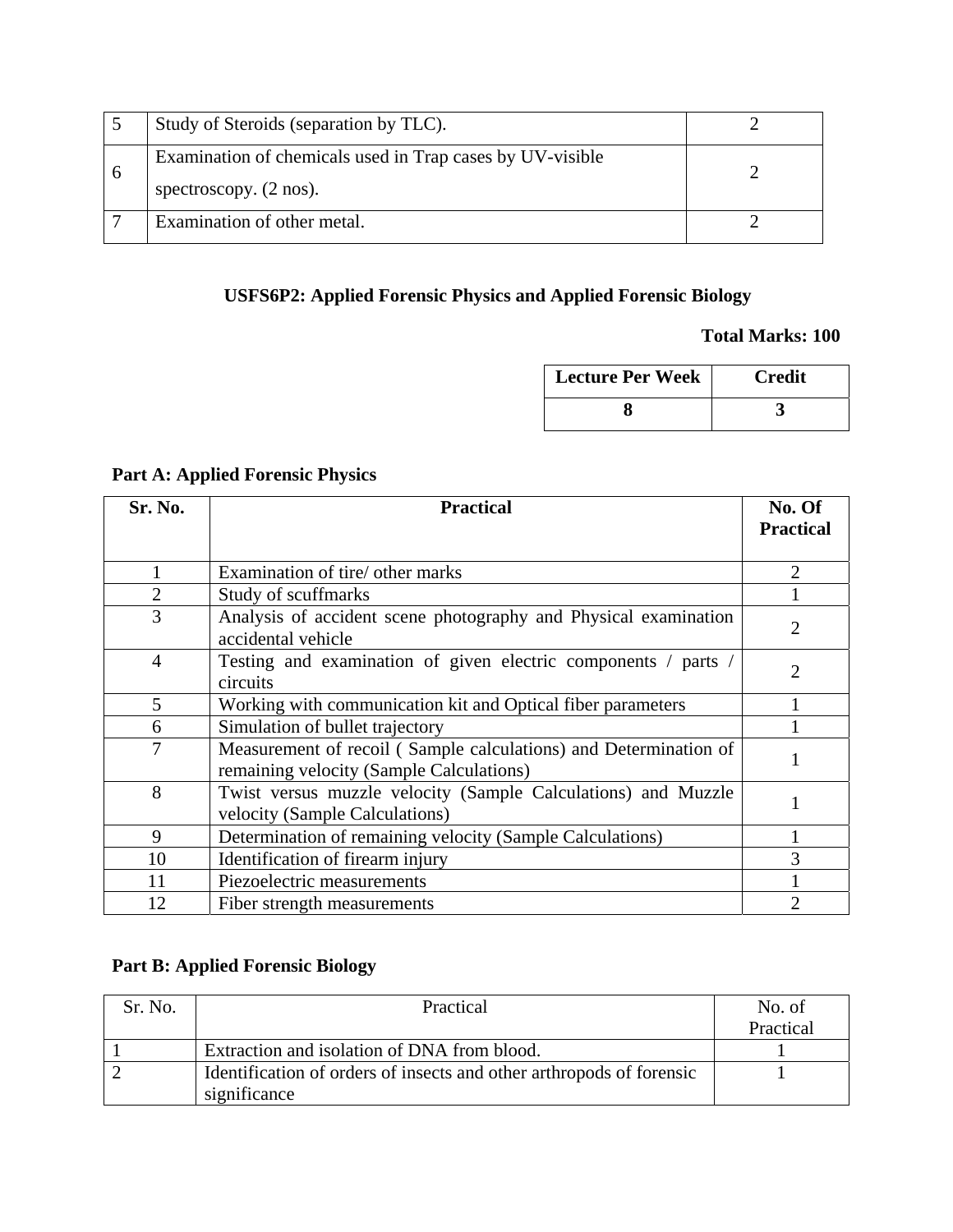| 3              | Determination of age from skull sutures.                                             |   |
|----------------|--------------------------------------------------------------------------------------|---|
| $\overline{4}$ | Determination of age from Teeth.                                                     |   |
| 5              | Determination of sex from skull.                                                     |   |
| 6              | Determination of sex from Pelvis.                                                    |   |
| 7              | To examine Barr bodies from blood sample                                             | 1 |
| 8              | Quantitative estimation of DNA / RNA by using UV -visible<br>spectrophotometer       | 1 |
| 9              | Quantitative estimation of protein by using UV –visible<br>spectrophotometer         | 1 |
| 10             | Separation of protein by using SDS-PAGE Electrophoresis                              |   |
| 11             | <b>Restriction Digestion of Genomic DNA</b>                                          |   |
| 12             | Ligation of DNA by using T4 DNA ligase                                               | 1 |
| 13             | Bacterial transformation and screening of transformed bacterial<br>cells.            |   |
| 14             | Study the germination pattern of pollen grain and spores of<br>forensic significance |   |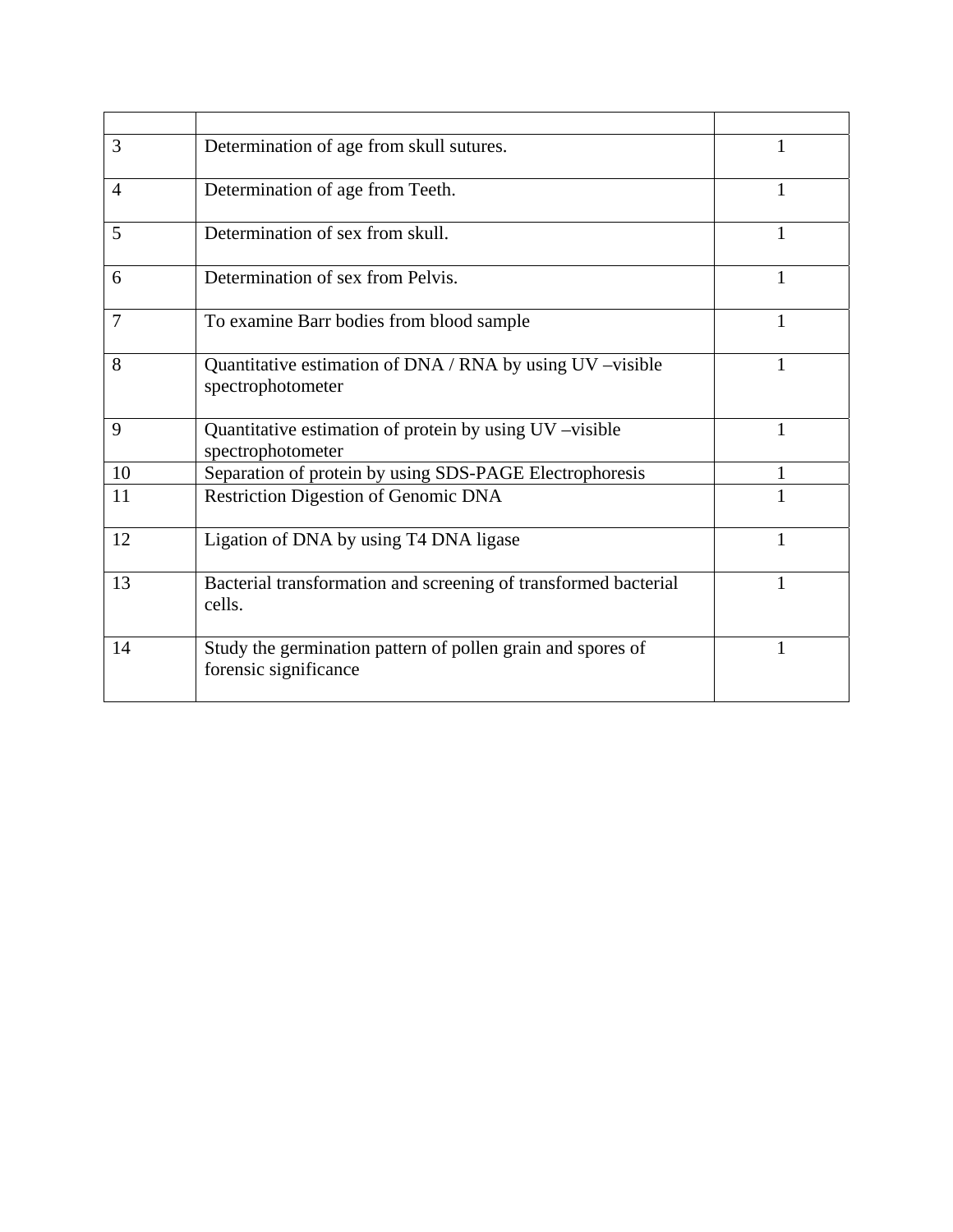### **USFS6P3: Applied Forensic Psychology and Applied Digital and Cyber Forensics**

### **Total Marks: 100**

|                                                                                                                                                                                                                          | <b>Lecture Per Week</b> | <b>Credit</b>    |
|--------------------------------------------------------------------------------------------------------------------------------------------------------------------------------------------------------------------------|-------------------------|------------------|
|                                                                                                                                                                                                                          | 8                       | 2.5              |
| Practical                                                                                                                                                                                                                |                         | No. of Practical |
| 1. 16.P.F. by R.B. Cattle                                                                                                                                                                                                |                         | 2                |
| 2. Nonverbal test of intelligence by Dr. Nafde.                                                                                                                                                                          |                         | $\overline{2}$   |
| 3 Differential aptitude test.                                                                                                                                                                                            |                         | 3                |
| Abstract reasoning<br>1.<br>Numerical<br>2.<br>3.<br>Spatial<br>Verbal<br>$\mathbf{4}$ .<br>Verbal<br>5.<br>Clerical<br>6.<br>Mechanical<br>7.<br>8.<br>Differential aptitude test.<br>Measuring Locus of control.<br>9. |                         |                  |

### **Part A–Applied Forensic Psychology**

### **Part B: Applied Digital and Cyber Forensics**

| Sr. No.        | Practical                                                                                         | No. of         |
|----------------|---------------------------------------------------------------------------------------------------|----------------|
|                |                                                                                                   | Practical      |
|                | <b>Network Analysis</b>                                                                           | 2              |
| $\overline{2}$ | Detail Analysis of E-mail, E-Mail Investigation, E-Mail Tracking,<br>IP Tracking, E-Mail Recovery | 2              |
| 3              | Working on EnCase Software                                                                        | $\overline{2}$ |
| $\overline{4}$ | Imaging of discs using various tools                                                              | $\mathcal{D}$  |
| 5              | E-Commerce (E-shopping of any product to understand the                                           | $\mathcal{D}$  |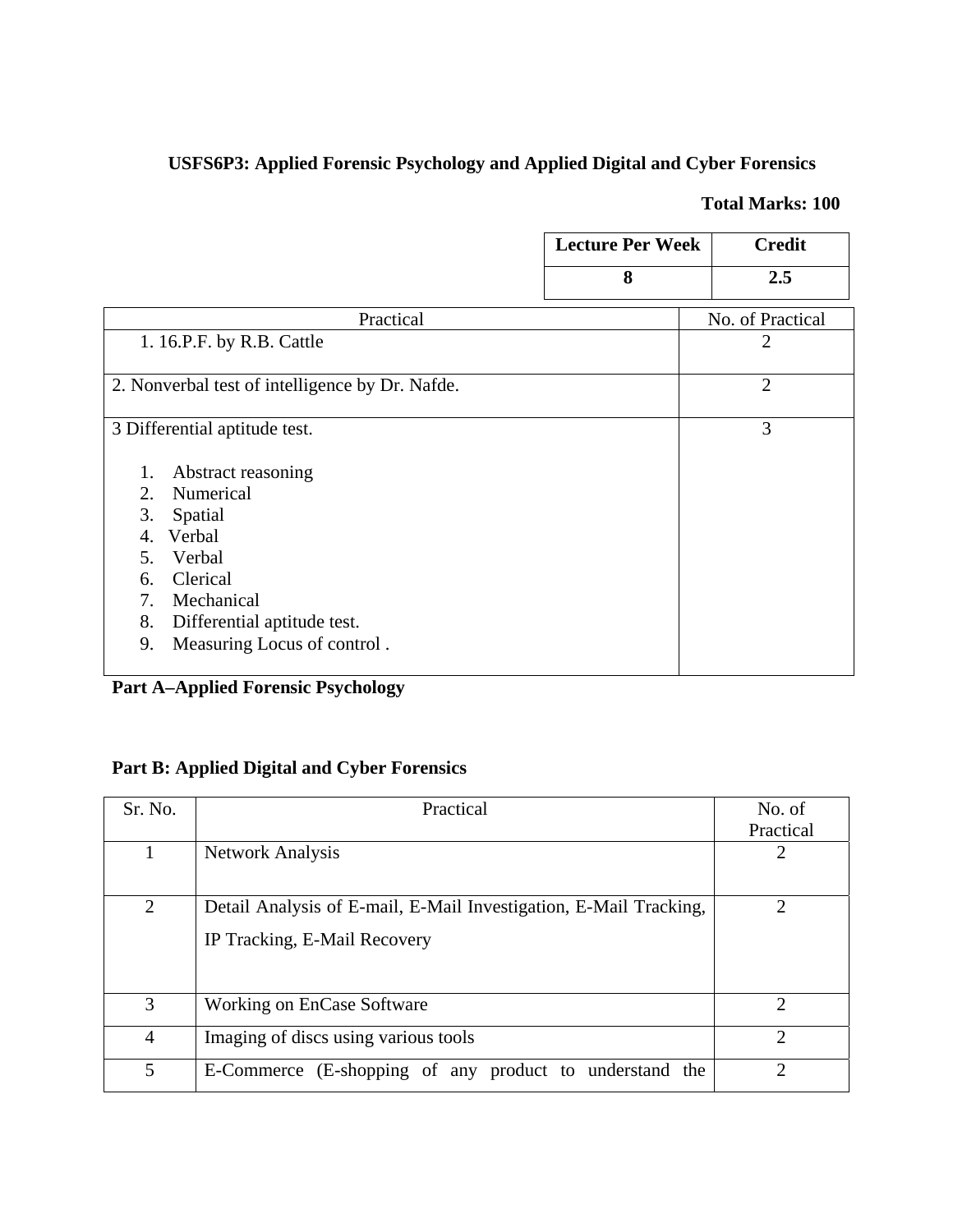| <b>1SSUES</b><br>isaction and security |  |
|----------------------------------------|--|
|----------------------------------------|--|

#### **References:**

#### **Applied Forensic Science**

1. International Standard on General requirements for the competence of testing and calibration laboratories, 1st Ed., 1999-12-15, ISO/IEC 17025:1999(E).

2. Parikh C. K. (1999) Parikh's Textbook of Medical Jurisprudence, Forensic Medicine and Toxicology. Sixth Ed., CBS Publishers & Distributors Pvt. Ltd., India.

3. Barnett (2001): Ethics in Forensic Science.

4. Nanda, B.B. and Tewari, R.K. (2001): Forensic Science in India: A vision for the twenty first century Select Publisher, New Delhi.

5. James, S. H. and Nordby, J. J. (2003) Forensic Science: An introduction to scientific and investigative techniques CRC Press, USA.

6. Sharma, B.R.: Forensic Science in Criminal Investigation and Trials, Central Law Agency, Allahabad, 1974.

Osborn, A. S.: Questioned Documents 1929, Boyd Printing Co., Chicago.

7. Harrison, W.R. : Suspect Documents & their Scintific Examination, 1966, Sweet & Maxwell Ltd., London.

8. Hilton, O : The Scientific Examination of Questioned Document, 1982, Elsaevier North Holland Inc., New York.

9. Brewster, F, : Contested Documetns and Foregeries, The Eastern Law House, Calcutta. 1932.

10. Tewari R K, Sastry P K and Ravikumar K. V; Computer Crime & Computer Forensics, Select Pub. New Delhi. (2003)

11. Guharaj, P. V., Chandran M. R. (2006) Forensic Medicine, 2nd Ed., Universities Press (India)

Pvt. Ltd., Hyderabad..

- 11. Saferstien: Forensic Science, Handbook, Vol. I, II & III, Prentice Hall Inc. USA.
- 12. Saferstein: Criminalistics, 1976, Prentice Hall Inc., USA.
- 13. Huber, A. R. and Headride, A.M. (1999) : Handwriting identification : facts and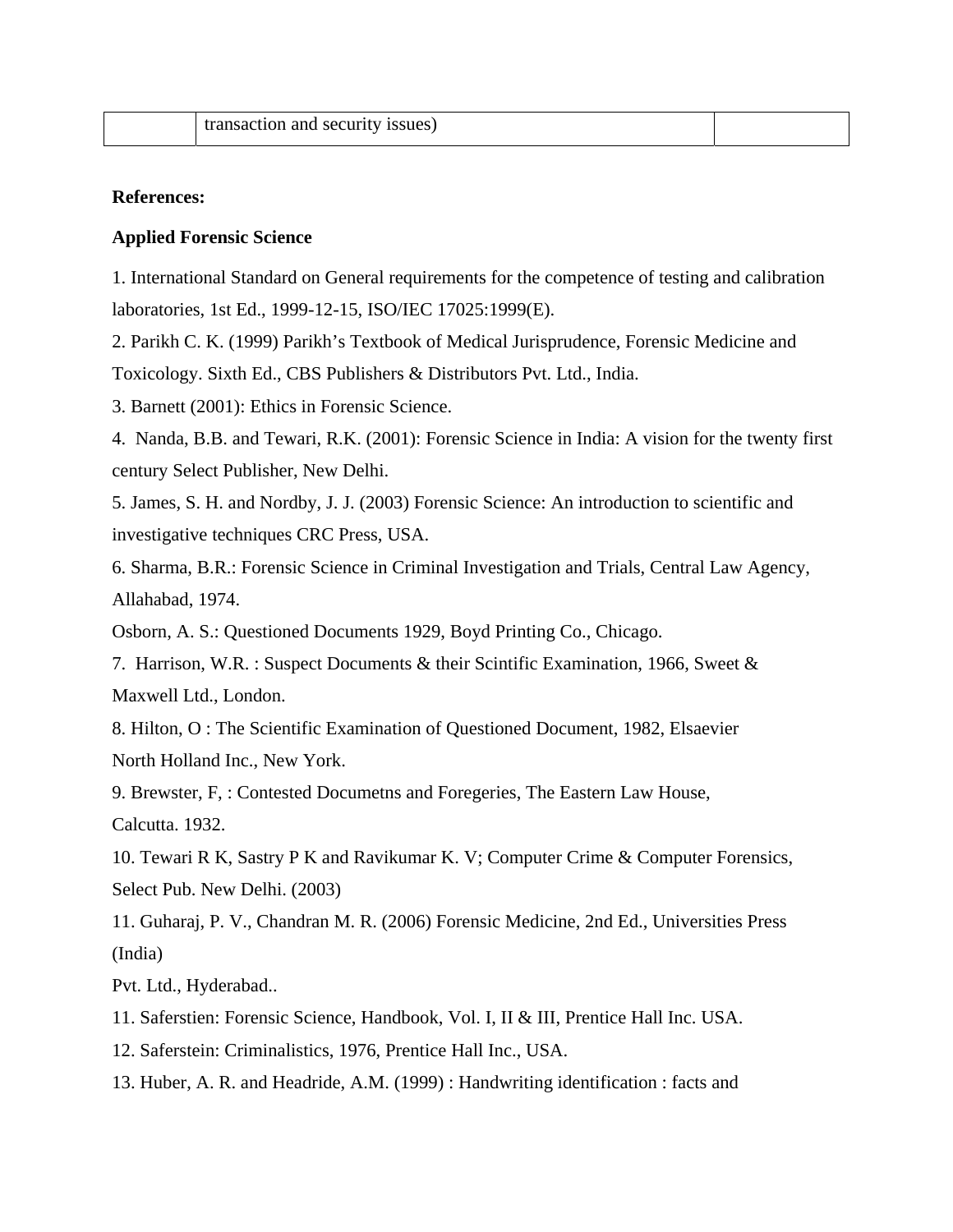fundamental CRC LLC

14. E ll e n, D (1997) : The scientific examination of Documents, Methods and techniuqes. 2nd ed., Taylor & Francis Ltd.

15. M orris (2000) : Forensic Handwriting Identification (fundamental concepts and Principals)

16. O'Hara &Osterburg : Introduction to Criminalistics, 1949, The MacMillan

Co., 1964.

- 17. Osterburg : Crime Laboratory.
- 18. Dowry Prohibition Act, 1961.
- 19. Immoral Traffic Act, 1956.
- 20. Indian Penal Code, 1860.
- 21. Indian Evidence Act, 1872
- 22. Criminal Procedure Code, 1898.

#### **Applied Forensic Chemistry**

- 1. Instrumental Method of Chemical Analysis. Chatwal&Anand, Himalya Publication.
- 2. S. N. Tiwari, Analytical Toxicology, Govt. of India publications, New Delhi 1987
- 3. Brown P. R., Advance in Chromatography.
- 4. Introduction of Forensic Science in Crime Investigation by Dr. (Mrs.) R. Krishnamurthy.
- 5. Howard: Forensics Analysis by Gas Chromatography.
- 6. Yinon: Forensic Application of Mass Spectroscopy 1994.
- 7. Prakash M. et.al; Methods in Toxicology Anmol Publication, New Delhi (1998)
- 8. Parikh C.K; Text Book of Medical Jurisprudence Forensic Medicines and Toxicology. CBS Pub. New Delhi (1999)
- 9. Balraj S. Parmar et.al; Pesticide Formulation, CBS Publishers, New Delhi (2004)
- 10. Casarett& Doll Toxicology, The basic Science of Poisons
- 11. Curry A. S., Poison Detection in Human Organs 1976
- 12. Curry : Analytical Method in Human Toxicology 1986.
- 13. Lee and Gaensslem.: Advances in Forensic Science (Vol. 2) Instrumental Analysis.
- 14. Settle F. A.: Handbook of Instrumental Technique for Analytical Chemistry, Prentice Hall 1997.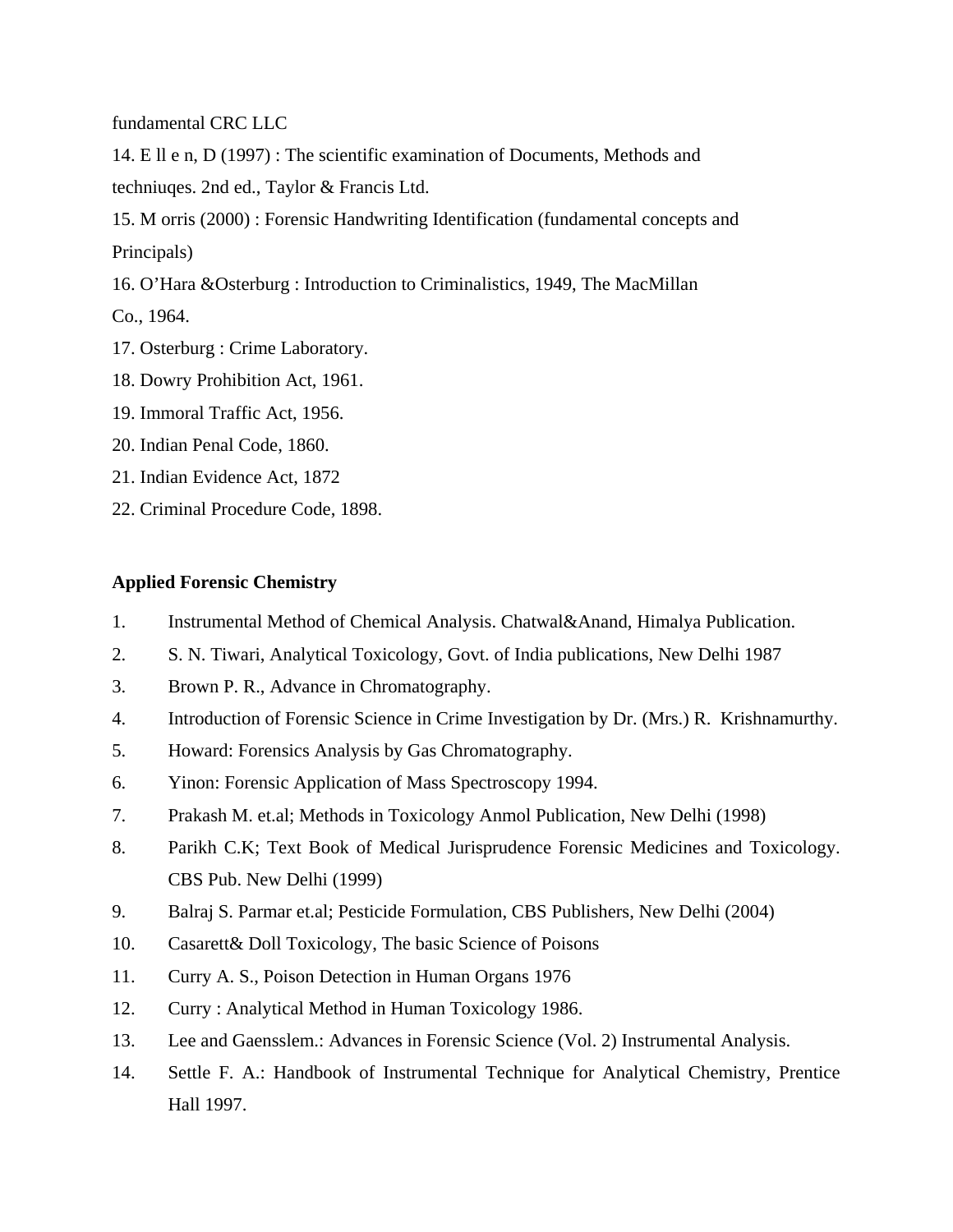- 15. SeropeKalpakjian, Steven R Schmid. "Manufacturing Engineering and Technology". International edition.4th Ed. Prentice Hall, Inc. 2001.ISBN 0-13-017440-8.
- 16. Hans-J. Koslowski."Dictionary of Man-made fibers".Second edition.DeutscherFachverlag 2009.
- 17. Borrow: Molecular Spectroscopy 1980.
- 18. Willard H. H. et. al : Instrumental Methods of Analysis 1974.
- 19. Moonesens A. A. et. al. : Scientific Evidence in Criminal Cases 1973.
- 20. Lundquist and Curry: Methods of Forensic Sciences 1963.
- 21. Holfmann, F. G., Hand book of drug and alcohol abuse.
- 22. Arena Poisoning, Chemistry Symptoms and treatment,
- 23. Analysis of Plant Poisons, Dr. M P Goutam.
- 24. Drug Abuse Handbook, Karch.s.
- 25. Constitution of India
- 26. Indian Evidence Act, 1872.
- 27. Criminal Procedure code, 1898.
- 28. Indian Penal Code, 1860.

29. Bare Acts with short notes on the following : Narcotic Drugs & Psychotropic Substances

Act, Drugs & Cosmetics Act, Explosive Substances Act, Dowry Prohibition Act, Prevention of Food Adulteration Act, Prevention of Corruption Act, Arms Act, Wild Life Protection Act

#### **Applied Forensic Physics**:

1. Encyclopedia of Forensic Science, Volume one: Jay A Siegel, Pekka J Saukko, GeofferyKnupfer. Academic Press.

2. Criminalistics, An Introduction to Forensic Science: Richard Saferstein, 10th Edition,Pearson Education International.

3. Forensic Science An Introduction to Scientific and Investigative Techniques : Stuart H.James and Jon J. Nordby., 3rd Edition CRC Press, Taylor & Francis Group.

4. Forensic Ballistics in Criminal Justice: Kaushalendra Kumar.

5. Firearms in Criminal Investigation and Trials: B. R. Sharma, 4th Edition, Universal LawPublishing Company. New Delhi.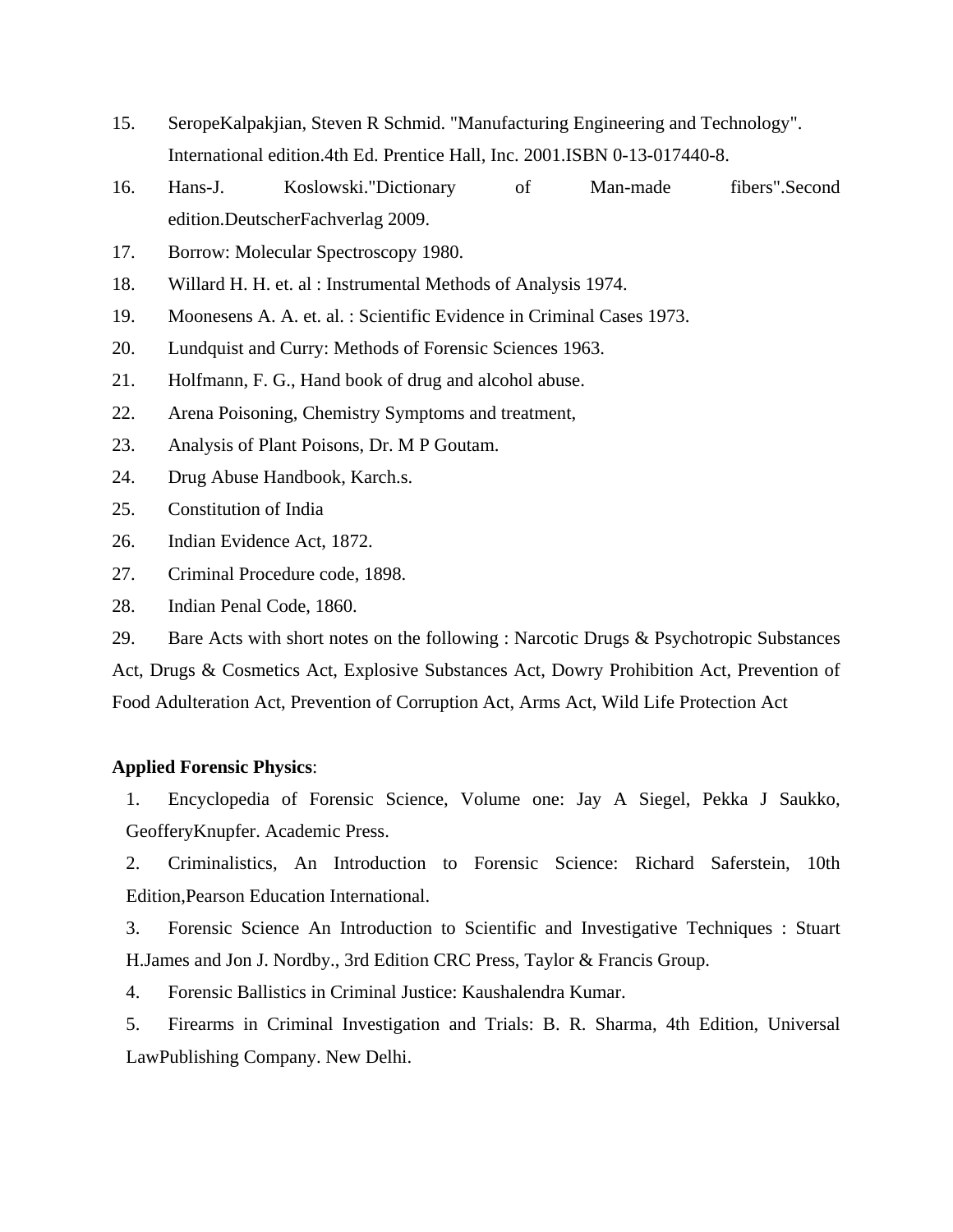6. Handbook of Firearms and Ballistics, Examining and Interpreting Forensic Evidence: BrainJ. Heard, John Wiley & Sons.

- 7. Advanced Practical Physics, Vol.II: Dr.S.P.Singh, PragatiPrakashan, Meerut.
- 8. Practical Physics: Worsnoff and Flint.

#### **Applied Forensic Biology**

1. Practical Crime Scene Analysis & Reconstruction – Roos M. Gardner & Tom Bevel

- 2. Death Scene Investigation Scott A. Wagner
- 3. Forensic Science in criminal investigation and trials B.R. Sharma
- 4. Forensic Science in Crime Investigation Dr. Mrs. Rukmani Krishnamurthy
- 5. Forensic Science An introduction to scientific and investigative techniques Stuart H. James

& Jon J. Nordby

6. Forensic Medicine – P.V. Guharaj& M. R. Chandran

7. Bryant, V.M. Jr, Mildenhall, D.C. and Jones, J.G., Forensic Polynology in the United States of America Polynology. 1990, 14.PP.193-208

8. Faegri, K. Iverson, J. and Krzywinski, K. Textbook of Pollen Analysic 4th Edition. John Wiley

& Sons, New York 1989.

9. Microbial forensics By Roger Breeze, Bruce Budowle, Steven E. Schutzer. Elsevier Academic Press

10. The Forensic Laboratory Handbook Procedures and Practice By Ashraf Mozayani, Carla Noziglia.2nd edition. 2011. Human Press.

11. Forensic Science in Wildlife Investigations. Adrian Linacre Taylor and Francis, 2009

12. The Wildlife Detectives: How Forensic Scientists Fight Crimes Against Nature By Donna M.

Jackson, Wendy Shattil, Bob RozinskiUniversalAthenaeum (Denver, CO, U.S.A.)

13. Forensic Entomology: The Utility of Arthropods in Legal Investigations Jason H. Byrd, James

L. Castner Taylor and Francis, 2009

14. Forensic entomology: an introduction By Dorothy E. Gennard Wiley.

15. Forensic palynology Dallas Mildenhall, Patricia Wiltshire, Vaughn Bryant Elsevier, 2006

16. Forensic palynology: an in-depth look at its indispensable value National University, San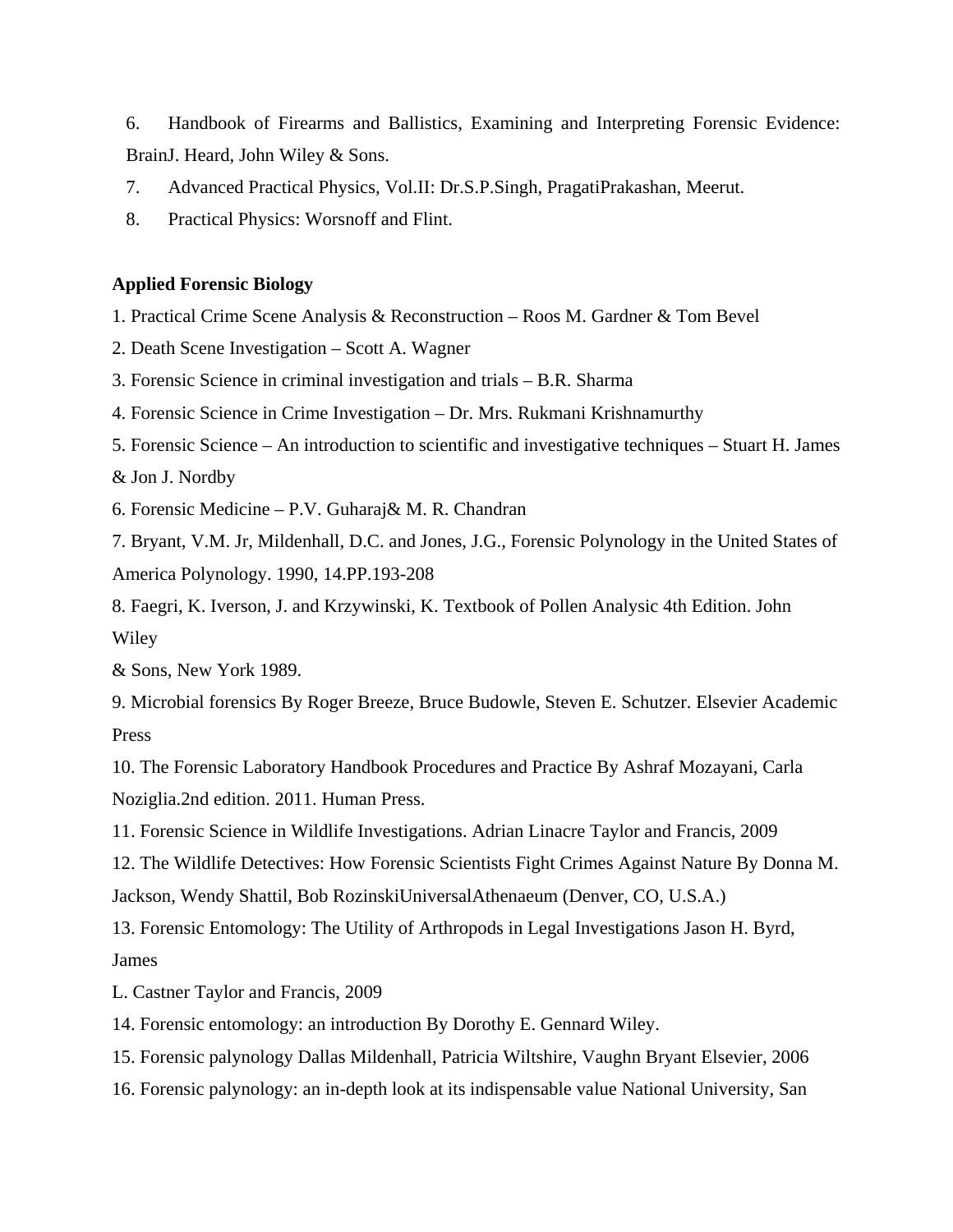Diego, 2002

17. Molecular Biology By Watson

- 18.Genome Analysis By Primrose
- 19. Genome Analysis By Richard Reiss.
- 20. Biotechnology By B.D. Singh
- 21. Genetics By C.B. Pawar
- 22. Gene Cloning and DNA analysis by T.A. Brown.
- 23.Recombinant DNA: Genes and Genomes A Short Course, Third Edition (Watson,

Recombinant DNA) by James D. Watson, Richard M. Myers, Amy A. Caudy and Jan A.

Witkowski (Dec 8, 2006)

#### **Applied Forensic Psychology:**

1. Graham J.Towel& David A. Crighton,ForensicPsychology,BPS BLACKWELL Cochrane, R.

E., Tett, R. P., Vandecreek, L. (2003). Psychological testing and the selection of police officers: A National Survey.*Criminal Justice and Behavior, 30*(5), 511-537.

2. Kocsis, R. N. (2003). Criminal psychological profiling: Validities and abilities. *International Journal of Offender Therapy and Comparative Criminology, 47*(2), 126-144.

3. Indian Penal Code 1860

4. Mental Health Act 1987.

- 5. Juvenile Justice Act 1986
- 6. Prof. Paranjape N. V., Criminology and Penology, Central Law Publication, Allahbad.
- 7. Barlow & Durand. V. M. (2005) Abnormal Psychology, 6th Ed. New Jercy
- 8. Seligman, Systems & Skill, 6th Ed. New Jercy

9. Serial Crime, Theoretical & Practical issues in behavioural profiling, Petherick, Woodworth Publications.

10. Manual of Psychological Test in Syllabus

#### **Applied Digital and Cyber Forensics**

- 1. File System Forensic Analysis by Brian Carrier, Publisher: Addison-Wesley Professional
- 2. Cyber Law & Crimes (IT Act 2000 & Computer Crime Analysis) by Barkha& Ram

Mohan, Publisher: Asian Law House, Hyderabad